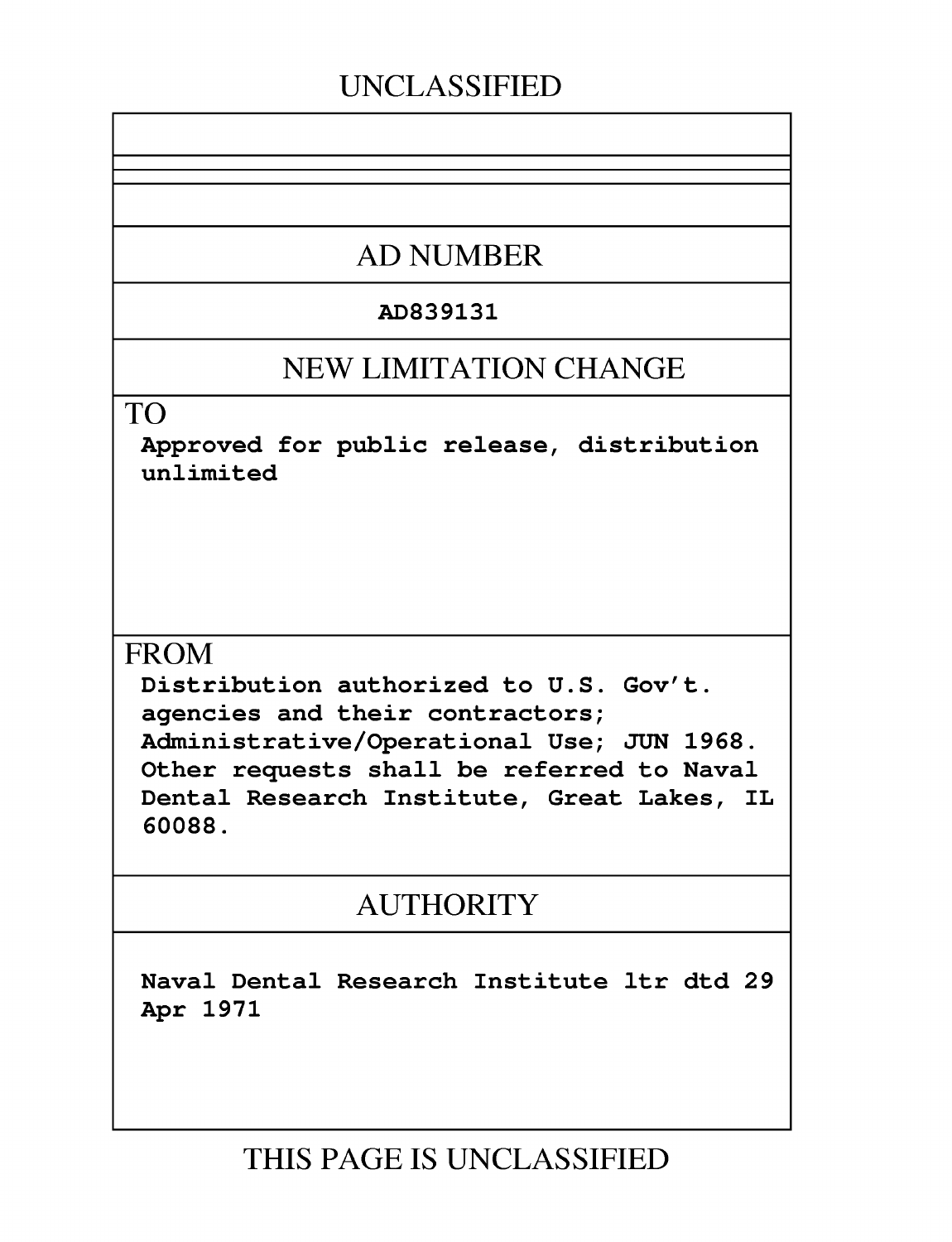

**NDRI 68-02** 26 June 1968

# Histopathologic Response of the Human Dental Pulp to Indirect Pulp-Capping Procedures in Adults

## **SEYMOUR HOFFMAN**

STATEMENT #2 UNCLASSIFIET This decument is subject to special export controls and sack **transmittal to foreign go** only th prior 60088

**NAVAL DENTAL RESEARCH INSTITUTE**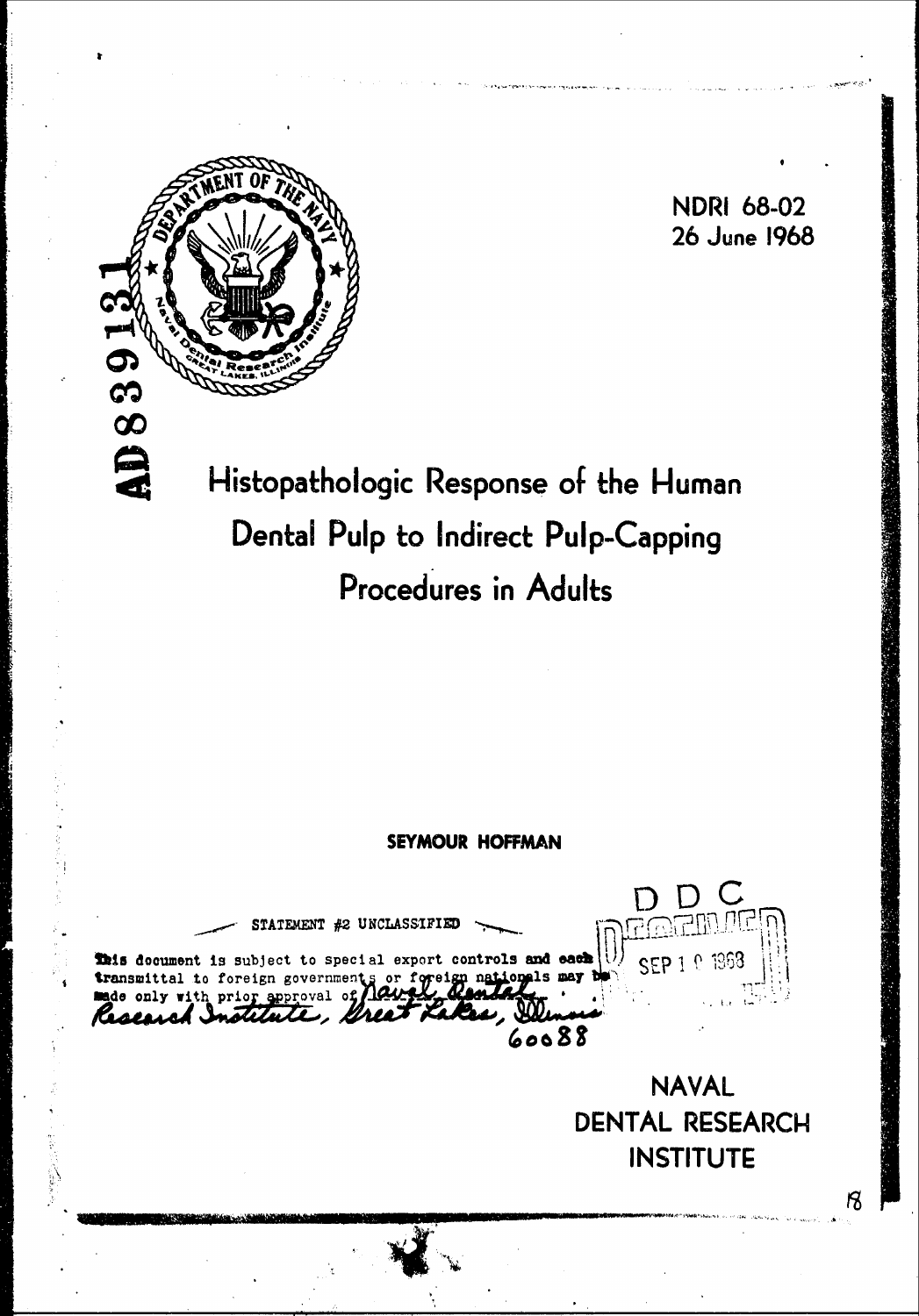**NAVAL DENTAL** RESEARCH INSTITUTE **NAVAL** TRAINING **CENTER** GREAT **LAKES,** ILLLNOIS **60088**

**26** iune **1968**

## **HISTOPATHOLOGIC RESPONSE** OF THE **HUMAN DENTAL PULP** TO INDIRECT PULP-CAPPING PROCEDURES IN **ADULTS**

**by**

## Seymour Hoffman

Research Progress Report NDRI **68-02** Work Unit MROO5. 19 6041 Bureau of Medicine and Surgery Department of the Navy Washington, **D. C. 20390**

For Official **Use** Only May be released on: December **26, 1968**

The opinions expressed herein are those of the authors and cannot be construed **as** reflecting the views of the Navy Department or the Naval Service at large. The use of commercially available products does not imply endorsement of these products or preference to other similar products on the market.

This document **is** for official use only until it **has** appeared in the open literature, or until **26** December 1968. whichever occurs earlier. It is not to be quoted for publication without the written permission of the authors. Quotation or reference to this report should **cite** the title of the report, authors, number of report, and date of publication.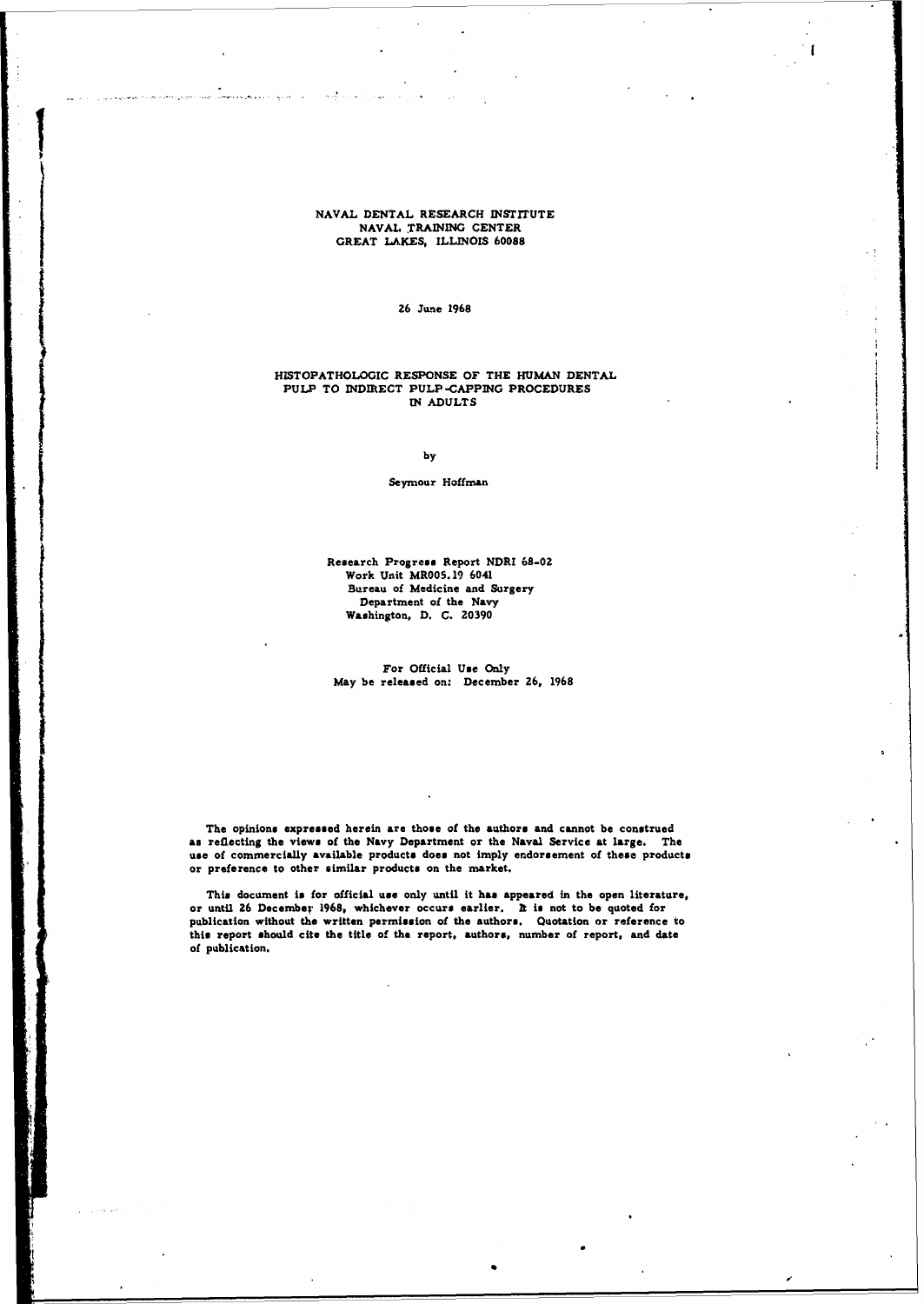lesions (indirect pulp capping) in deciduous and from 24 hours to **73** days. immature teeth of secondary dentitions has been **widely accepted for** a **number of years. However, this same philosophy in Its application to adult aboratory Procedures:** dentitions has been widely disputed. There appear to be three major areas of contention Immediately after extraction the apical<br>among pulp pathologists:<br>halves of the roots were resected and the te

.11

- 1. the acceptability of residual decay at the
- 
- 

Although there has been increasing evidence in the past decade to support this conservative penetration. concept of treatment, there is still great reluctance on the part of the dental profession to accept this philosophy, and on the part of dental Microscopic Procedure: schools, to include it as part of the standard curriculum in programs for dental students. In Three structural areas in each of the teeth view of these points of contention this study was initiated to evaluate microscopic reactions to the conservative treatment of deep carious lesions In (a) The zone of pathologically softened adult dentitions. This study has a three-fold dentin.<br>purpose: (b) The zo

- 1. To describe and evaluate the histomorphologic alterations in deep zones of **carious** circumpulpal dentin; (a) The Zone of Pathologically Softened Dentin.
- and protective potential of tertiary dentin, To categorize and evaluate
- pulp-capping procedures and to deter- shape when removed. The morphologic

clinical procedures, were evaluated histopathol- Two zones in each specimen were examined.

between 17-19 years of age. Specimens selected were obtained from selected sections of sound<br>for this study were sound teeth and teeth with and carious teeth in 10 adjacent fields in each of for this study were sound teeth and teeth with deep carious lesions which were to be extracted for prosthetic, periodontal or orthodontic reasons.

Indirect pulp capping procedures were performed on **carious** teeth to **a** depth which **left** one to two millimeters of softened, dry, leathery **Dense**, compact tertiary dentin in contact dentin remaining between the floor of the cavity **with cariously demineralized**, intact, dentin remaining between the floor of the cavity **with cariously demineralized**, intact,  $\frac{1}{2}$  interests of  $\frac{1}{2}$  or  $\frac{1}{2}$  interests of  $\frac{1}{2}$  or  $\frac{1}{2}$  interests of  $\frac{1}{2}$  or  $\frac{1}{2}$  interests of  $\$ preparation and the pulp chamber. Class I or Class V preparations were performed on sound teeth, leaving approximately the same thickness

**INTRODUCTION** of remaining dentin over the pulp. **Various** clinical test procedures were performed and the The conservative tretment of deep carious teeth extracted at post-operative intervals of

halves of the roots were resected and the teeth were placed into coded specimen jars containing<br>solutions of 10% buffered formalin for fixation. base of cavity preparations, They were allowed to remain in the fixative for the significance of bacteria sealed in the a minimum of 48 hours, after which they were residual carious dentin,<br>the protective potential of tertiary and the decalcified in 5% nitric acid, processed, b **3.** the protective potential of tertiary decalcified in **5%** nitric acid, processed, blocked (reparative, irritative) dentin and its in parafin and serially sectioned at 4 microns. relationship to inflammatory pulp Every third section was stained **by** routine hematoxylin and eosin methods. Selected sections were stained **by** Brown and Brenn

- 
- (b) The zone of tertiary (reparative) dentin. (c) The **pulp** zone in relation to
- 

To categorize and evaluate the quality This area consists of carious dentin which<br>and protective potential of tertiary dentin, lies beneath the necrotic zone in deep lesions. **3.** To categorize and evaluate It has a dry, leathery consistency, **is** easily removed by hand excavators and retains its mine whether tertiary dentin imposes integrity of the tissue in this zone was histolog-<br>any influence on its intensity. Ically evaluated along with variations in the ically evaluated along with variations in the diameters of dentinal tubules below the bacterial front. These tubular variations were Methods and Procedures determined **by** measuring the lumens of the dentinal canals using a Bausch and Lomb eye-Extracted teeth, subjected to various piece micrometer at a magnification of **1000X.** ogically for this study. Specific methods are The first, Zone **A, was** located just beneath the described below. floor of the cavity preparation; the second, Zone B, **was** just over the calcio-traumatic line in Subjects and Specimens: carious teeth and just above the predentinal zone The subjects were healthy naval recruits in sound teeth. **(Fig. 1). All** measurements these zones. The measurements were averaged and compared.

**(b)** The Zone of Tertiary (Reparative) Dentin, Clinical Procedures:  $\bullet$  Evaluation of the quality of tertiary dentin beneath deep carious lesions **was** based on the

**Class** V preparations were performed on sound to **be** of "excellent" quality **and was placed** in a

. ........ \_\_\_\_ ...... **- -** . ,Iill ll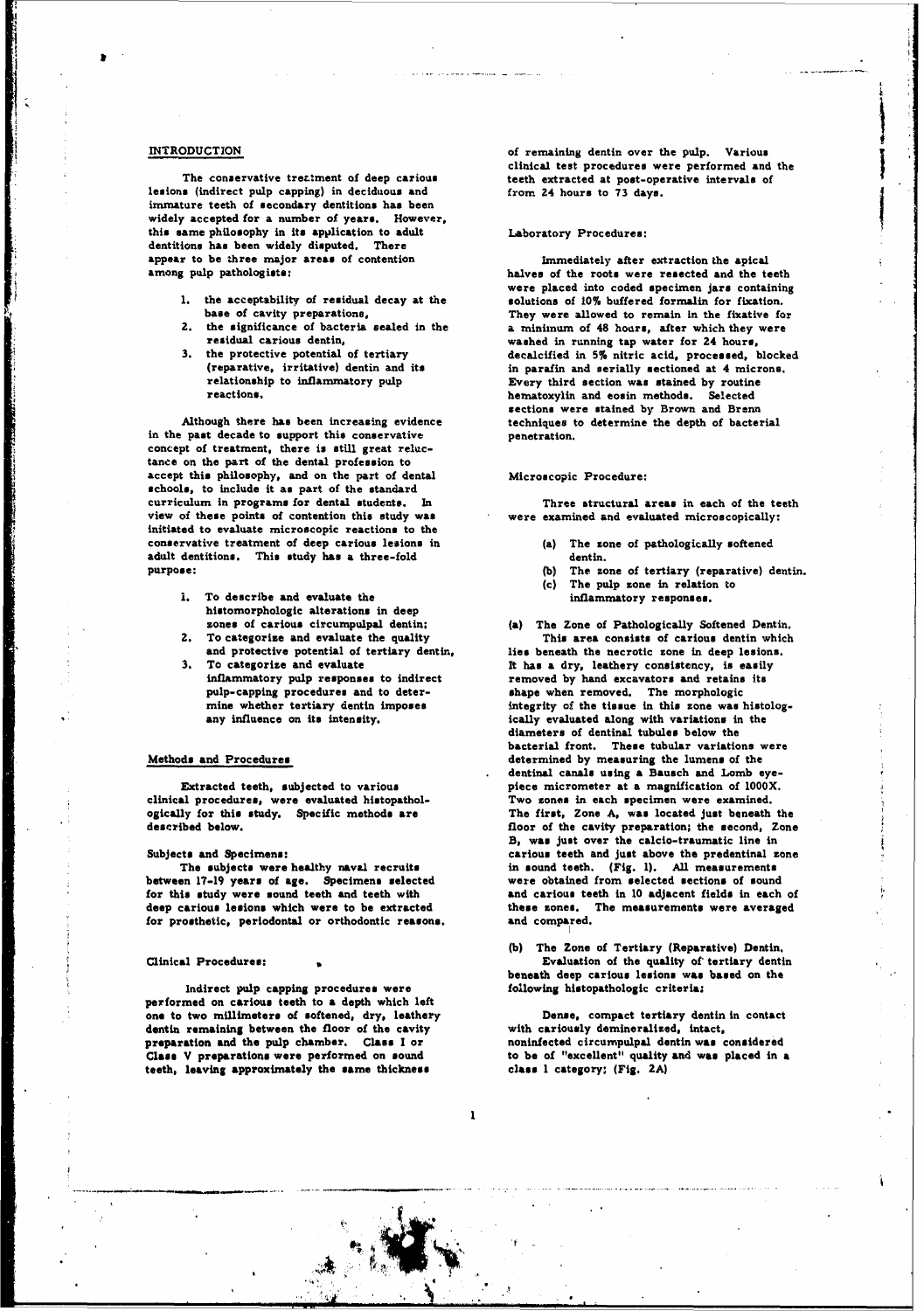

A

**!**

Figure 1. Schematic illustration of tooth section ically softened, morphologically intact and showing zones from which tubular diameter free of bacteria. Underlying pulp shows no showing zones from which tubular diameter measurement were obtained.



Figure 2B. Serial section from opecimen in Figure 2C. High power photomicrograph of figure 2A, located in a more peripheral area. inflammatory cells seen in figure 2B. They Small focus of chronic inflammatory cells consist figure **ZA,** located in a more peripheral area. inflammatory cells seen in figure 2B. They Small focus of chronic inflammatory cells consist primarily of lymphocytes and plasma located at lateral edge of tertiary dentin. **cells.** (Original magnification - 45 Grade **"1"** response. (Original magnification **10OX).**



(

 $\sqrt{\left|\left|\left|\left| \right|\right| \right|} \right|} \qquad \qquad$  **Figure 2A.** Photomicrograph showing sound intact tertiary dentin extending along roof of pulp chamber. Overlying dentin is patholog-ically softened, morphologically intact and measurement were obtained. cellular infiltrates. Tertiary dentin was classified an excellent (Class **"I"')** and the inflammatory response as grade **"I".,** \* (Original magnification -40X).

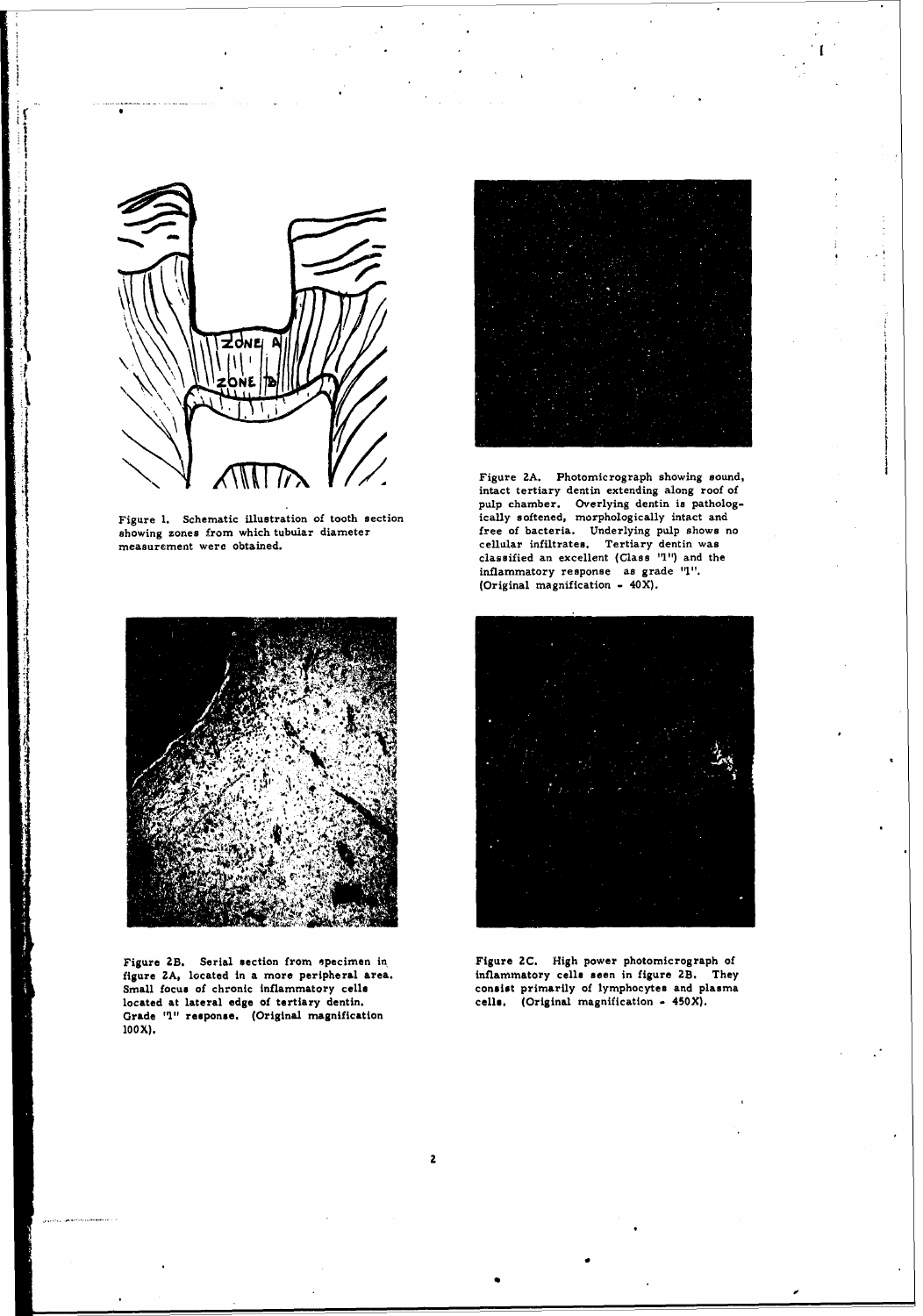Compact tertiary dentin in contact with In evaluating serialized sections, the cariously infected circumpulpal dentin showing no inflammatory grades. (as with the quality evidence of the extension of the carious process was classed as  $"2"$  and was considered to be of was classed **as "2"** and was considered to be of throughout each specimen. In some they ranged porosities were occasionally noted, adjacent to its junction with infected circumpulpal dentin, the remaining tertiary dentin being dense and compact,

**Na**

Compact tertiary dentin, invaded **by** the overlying carious dentin, and containing discrete and/or coalescing cavitations within the upper Results one-half portion, the lower half overlying the pulp being dense and compact was classed as "3" The following results were observed and and was considered to be of "fair" quality. (Figs. recorded: 4A, **5** and **6C).**

and consisted of the destruction of remaining tertiary dentin with cavitation and necrosis variations; **25** were from carious teeth and **<sup>15</sup>**

quality of the tertiary dentin was not always diameters at the pulpal ends (3. 32u) are seen to uniform, throughout each specimen. In most, **be** significantly wider than **at** their occlusal ends the classes assigned would vary from one *(2.73u)*. These findings are in agreement with category to another, and in a few specimens they accepted histologic concepts. In figure 8, category to another, and in a few specimens they accepted histologic concepts. In figure *8,* ranged as widely as from '<sup>1</sup>" (excellent) to "4" (poor). In view of this, the final category fields in carious teeth. The findings here are assigned to a specimen was determined by the the reverse of those seen in figure 7. Tubular poorest quality observed in all of its sections.

pulp horn. Inflammatory responses which dentin.<br>involved less than one-half of one major area schematic summary involved **less** than one-half of one major area of the data presented in figures **7, 8,** and **9.** were considered focal involvements; areas of The top portion represents zone **A,** the bottom, involvement greater than one-half of a major zone B overlying the pulp. The left column **is** involvement greater than one-half of a major and some B overlying the pulp. The left column area were considered diffuse. The state of a cariously softened tubule showing

for categorizing inflammatory reactions:

and/or focal **(less** than one-half of a major pulp the smallest **of all** measurements recorded. The area) aggregates of **acute** or chronic inflammatory right column represents **a** sound dentinal tubule **cells** were considered to **be slight responses** and with the mean diameters shown **at** each end. were graded **as** *"I".* (Figs. ZA, **2B, 2C. 3A, Here** the measurements contrast with those

inflammatory cells, with no evidence of necrosis were considered to **be moderate responses and an** inverted funel. Figure **llA** is an oil.

tissue formation was considered to be a severe **focal response (less than** one-half of **a** major clearly evident. Figures 11B and **11C** are pulp **area)** and **was** graded **as "3".** (Figs. **6A** photomicrographe **of the** tubules from **zones A** and 6B). (middle) and B (bottom). The diameter

**A** diffuse **pulp** abscess or multiple components **are placed together, as was** formation **were considered to be severediffuse** photomicrograph of **a system** of biologic funnels responses and were graded as  $H_1$ . (Fig. 4B).

inflammatory grades, (as with the quality of the tertiary dentin), were not always uniform widely, from slight focal (grade '<sup>n</sup>'') to severe diffuse responses (grade ''4''). Therefore the final grade assigned was that which corresponded<br>to the severest reaction observed after examining all the sections.

(a) Zone of Pathologically Softened Dentin. Class <sup>11</sup>4" was considered "poor" quality **A** total of 40 specimens were examine onsisted of the destruction of remaining for dentin morphology and tubular diameter extending into the pulp. (Figs. 4B, **6A** and 6B). were from sound teeth. Figure **7,** presents the mean tubular diameters from zones **A** and B in In evaluating serialized sections, the the sound teeth. From this data, the mean the reverse of those seen in figure 7. Tubular<br>diameters from zone B (2.27u) are seen to be significantly narrower than those from zone **A** (c) The Pulp in Relation to Inflammatory Re- (3. 26u). Figure **9 is** a comparison of the mean sponses tubular diameters from zone B in both sound and ulpal evaluations were based on the carious teeth. From this it can be seen that the intensity of the inflammatory reactions. For dentinal tubules of carious dentin are significantly this purpose the pulp was divided into **3** major narrower at the junction with the tertiary dentin areas: e.g. the central pulp chamber and each than they are in the corresponding zone of sound<br>
pulp horn, Inflammatory responses which dentin. Figure 10 presents a schematic summary marked dilatation **at** the top due bacterial The following arbitary criteria were used engorement. Below this bulbous portion **is** the tubular segment. The apex of the tubule **leads** Hyperemia or transistional inflammation into the pulp with the mean diameter being 2. 27u, 3B, 4A **and 6C).** recorded from the carious tubules; **zone A** being 2. 73u in diameter and **sone B, 3.** 32u. Thus, Diffuse aggregates of acute or chronic from these data, the carious tubules are seen to numatory cells, with no evidence of necrosis form a funnel-shaped structure and sound tubules immersion view of a Brown and Brenn stained section from a carious tooth showing bacterial **A** focal pulp **abscess** or focal granulation engorgement of the tubules. The bulbous, **differences are** visibly apparent. **If all** three **abscesses and/or diffuse** granulation tissue schematically **presented** in Figure **10,** the actual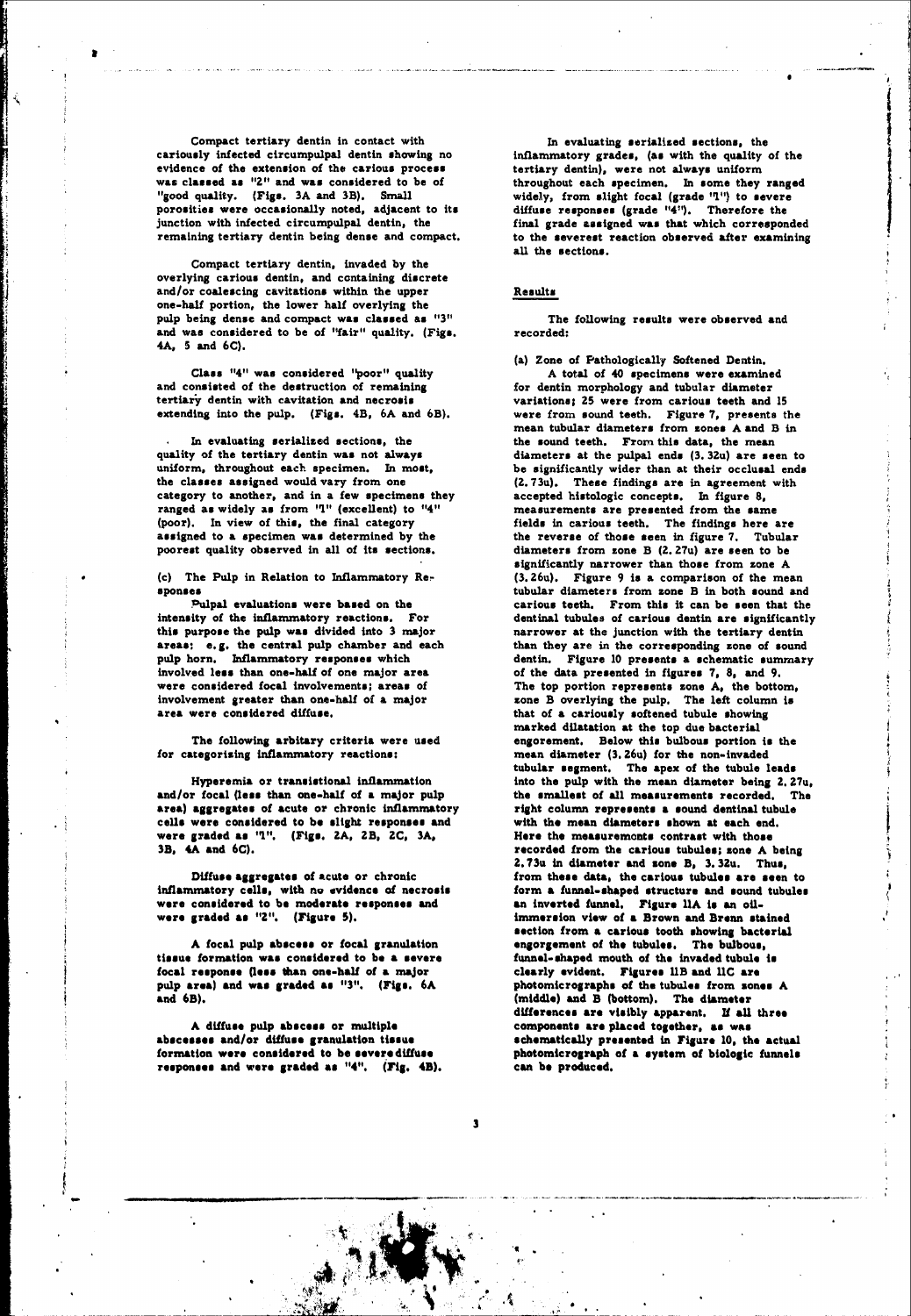Figure 3A. Infected necrotic circumpulpal Figure 3B. Same area viewed at higher dentin in contact with but not invading the magnification. Grade of inflammation tertiary dentin. Small porosities are visible in the tertiary dentin just below the circumpulpal dentin. This was considered "good" quality and was classed as "2". (Original magnification **-** 40X).

ſ

magnification. Grade of inflammation - "1".<br>(Original magnification - 100X).



Figure 4A. Photomicrograph **of** pulp showing, quality **class "4').** Note diffuse intact lower one-half of tertiary dentin inflammatory response with pulp classified as "3", with minimal evidence of abcess and granulation tissue totally classified as  $n_3$ ", with minimal evidence of inflammatory response. Grade of inflammation **replacing the pulp in this area.** The range of the pulp in this area. The inflammatory response was graded **-**  $^{\text{12}}$ " (Original magnification - 100X).

**4**



**Figure 4B. Opposite pulp horn** from **same section showing carious** exposure of pulp. (Tertiary dentin **as "4".** (Original magnification **- IOOX).**

**- "** 1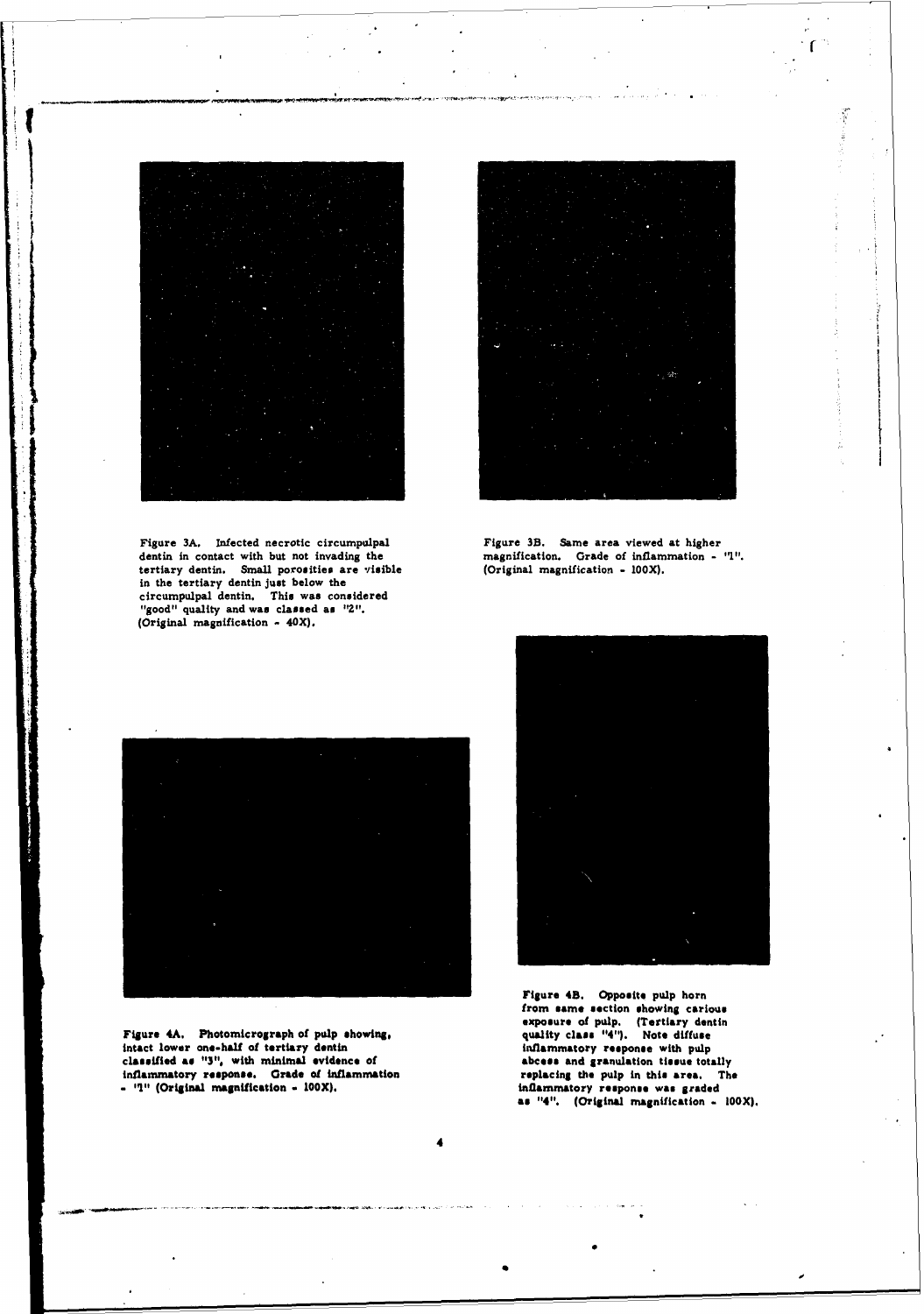

Š

Figure 5. Necrotic, cavitated area confined to upper one-half of tertiary dentin. Remaining lower one-half is intact. Quality of tertiary dentin was classed **as** "fair" **("13").** Note several foci of coalescing inflammatory cells from central pulp chambers and pulp horn. Inflammatory response grade "2' (Original magnification - 4



Figure **6A.** Interruption in tertiary dontin **across** roof of exposed pulp horn (class "14"). Tertiary dentin prior to "interrupted" area is thinned down. Final remaining segment reveals horizontal "clefting" due to necrotic destruction from overlying **carious** infection. Focal pulp abcoss (grade "3") is present at exposure site. Note diminishing Intensity **of** Inflammatory infiltrate **as** tertiary dentin quality improves. (Original magnification - 40X).

s

 $\frac{3}{2}$ ļ

 $\frac{1}{2}$ 

à,

 $\mathfrak i$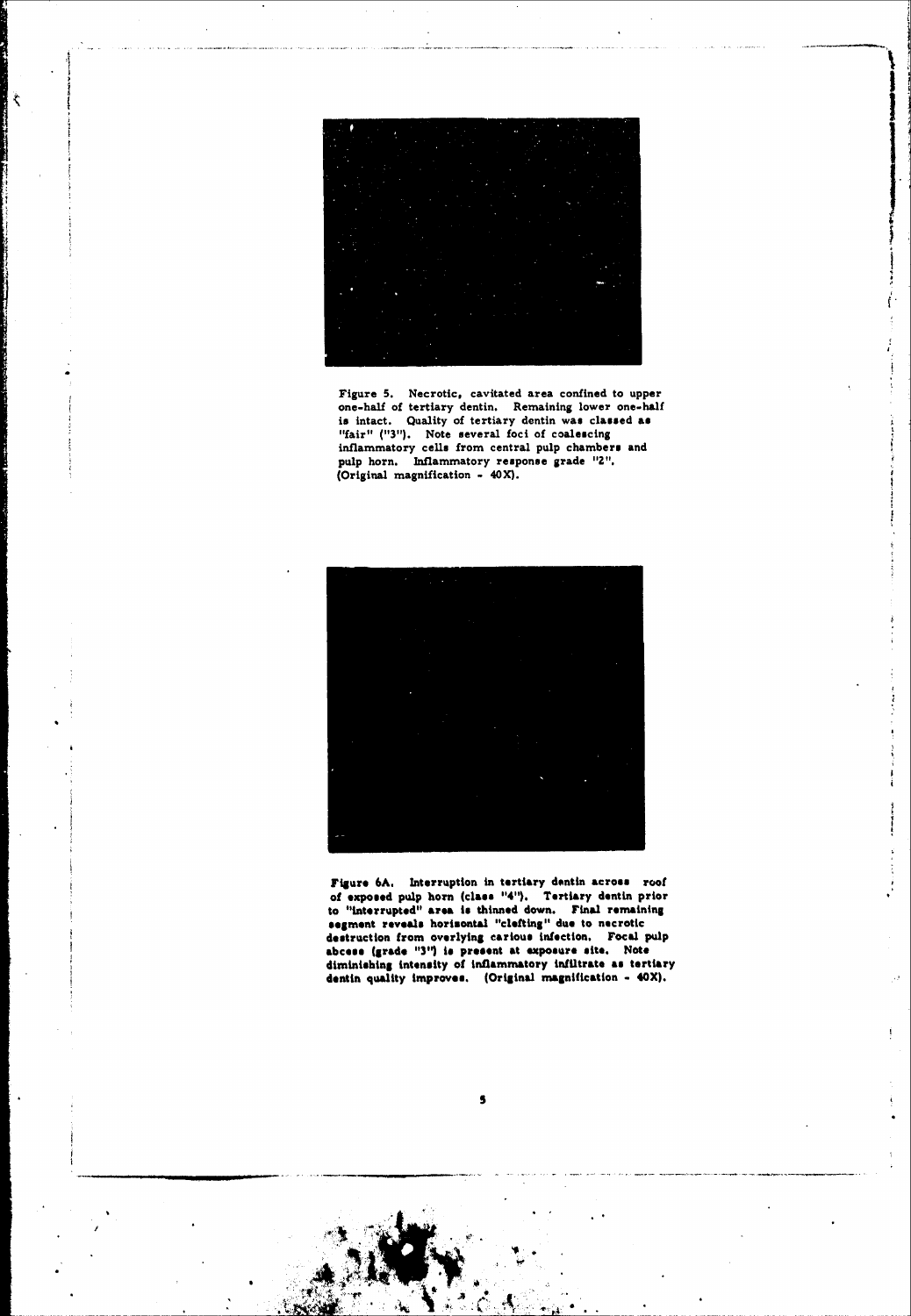

 $\frac{1}{4}$ 

Figure 6B. Higher power view *of* exposure site. Note actinomycotic "granule" in abcess. (Original magnification **-100** Xj.



**rigsaro 6C. Low** power photomicrograph of opposite horn. Note thickness and quaality of tertiary dentin (class **11311.** note also minimal inflammatory call Infiltrate **(grade 111).** (Original magnification - 40X).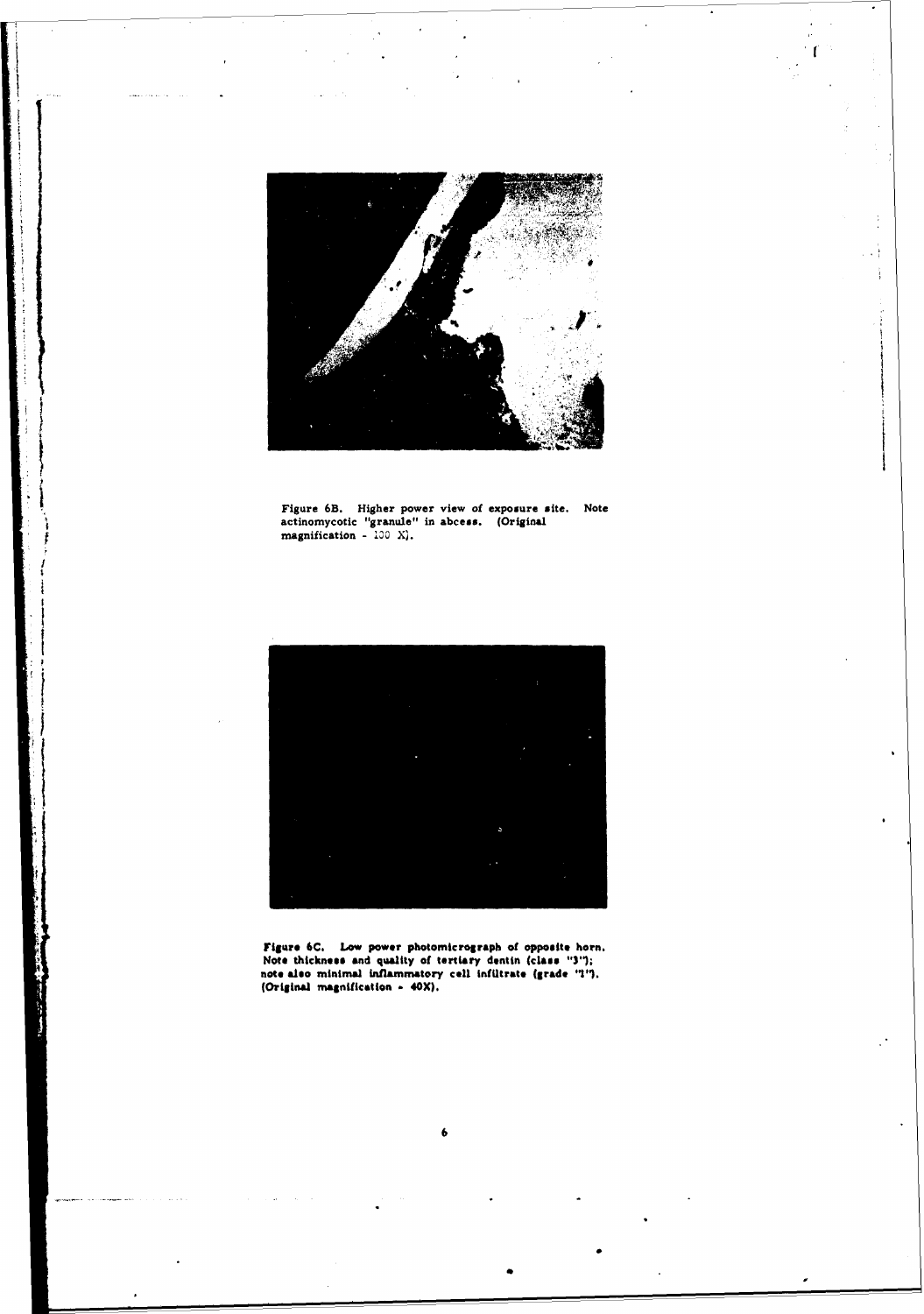| Zone A               | Zone B               |
|----------------------|----------------------|
| 2.30<br>3.20         | 3.04<br>3.70         |
| 3.40<br>3.30<br>2.70 | 3.40<br>4.20<br>3.40 |
| 3.40<br>2.98<br>2.50 | 3.60<br>3.57<br>3.20 |
| 2.24<br>3.36<br>2.50 | 2.80<br>3.42         |
| 2.41<br>2.07         | 3.04<br>3.38<br>2.98 |
| 2.10<br>2.50         | 3.04<br>3.04         |
| 2.73<br>MEAN         | 3.32                 |
| spe<br>0.4814        | 0.3470               |
| $T = 3.851$          | P = <0.001           |

ţ

FIGURE 7<br>REAM TUBULAR DIANETERS<br>FROM 15 SOUMD TERTE

\* Standard deviation

 $\sim$  $\bullet$ 

 $\tilde{\zeta}$ 

# FIGURE &<br>HEAN TUBULAR DIAMETERS FROM<br>25 CARIOUS TESTE

|      | Zone A       | Zone B            |
|------|--------------|-------------------|
|      | 3.04         | 2.30              |
|      | 3.40         | 3.04              |
|      | 3.40         | 2.50              |
|      | 3.40         | 2.10              |
|      | 2.90         | 1.90              |
|      | 3.04         | 2.09              |
|      | 3.60         | 2.30              |
|      | 3.80         | 2.40              |
|      | 3.16         | 2.01              |
|      | 3.61         | 2.22              |
|      | 2.49         | 1.29              |
|      | 3.80         | 2.40              |
|      | 3.23         | 2.10              |
|      | 3.04         | 2.15              |
|      | 3.04<br>2.89 | 1.10              |
|      | 4.09         | 1.99              |
|      | 2.50         | 3.12<br>1.90      |
|      | 3.40         | 2.10              |
|      | 4.18         | 2.57              |
|      | 2.30         | 2.10              |
|      | 3.65         | 2.64              |
|      | 2.83         | 0.93              |
|      | 3.34         | 3.21              |
|      | 3.23         | 3.17              |
| WEAR | 3.26         | ł,<br>2.27        |
| 130  | 0.4355       | 0.5133            |
|      | $T = 7.3333$ | P=< <b>8.0001</b> |

\* Standard deutastna

Λæ

 $\ddot{\phantom{a}}$ 

 $\prime$ 

i.

 $\ddot{\phantom{1}}$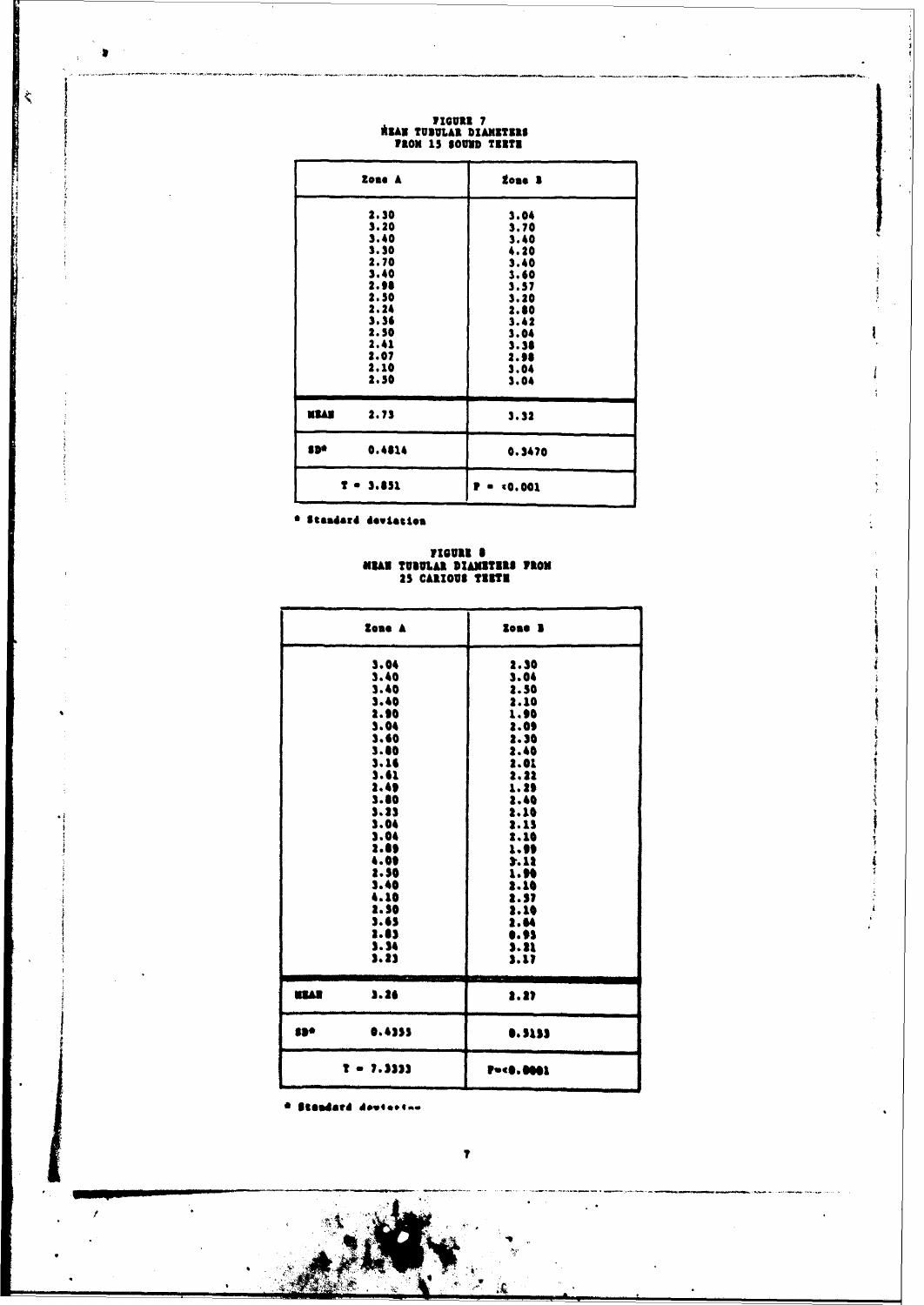|  | <b>FIGURE 9</b>                                                                |
|--|--------------------------------------------------------------------------------|
|  | Comparison of NEAN TUBULAR DIAMETERS<br>FROM ZONE-B in Sound and Carious Teeth |

 $\bar{z}$ 

 $\ddot{\cdot}$ 

 $\ddot{\phantom{0}}$ 

 $\ddot{\phantom{0}}$ 

.<br>Kalèndherang pang kalawang kalawang pangangang pangangang pang mangangang pangangang pangangang pang mang pang

Ĵ

 $\mathbb{R}^2$ 

 $\mathbf{I}$ 

 $\hat{\mathcal{A}}$  $\hat{V}$  $\frac{1}{\sqrt{2}}$ 

 $\frac{1}{\sqrt{2}}$ 

 $\frac{1}{2}$ ż

 $\frac{1}{2}$ 

 $\frac{1}{3}$  ,  $\frac{1}{3}$ 

 $\ddot{\cdot}$ 

| Sound             | <b>S. D.</b> | Carious           | S. D.  |
|-------------------|--------------|-------------------|--------|
| 3.32 <sub>u</sub> | 0.3470       | 2.27 <sub>u</sub> | 0.5153 |

 $p = \sqrt{0.001}$  $t = 7.726$ 



 $\blacksquare$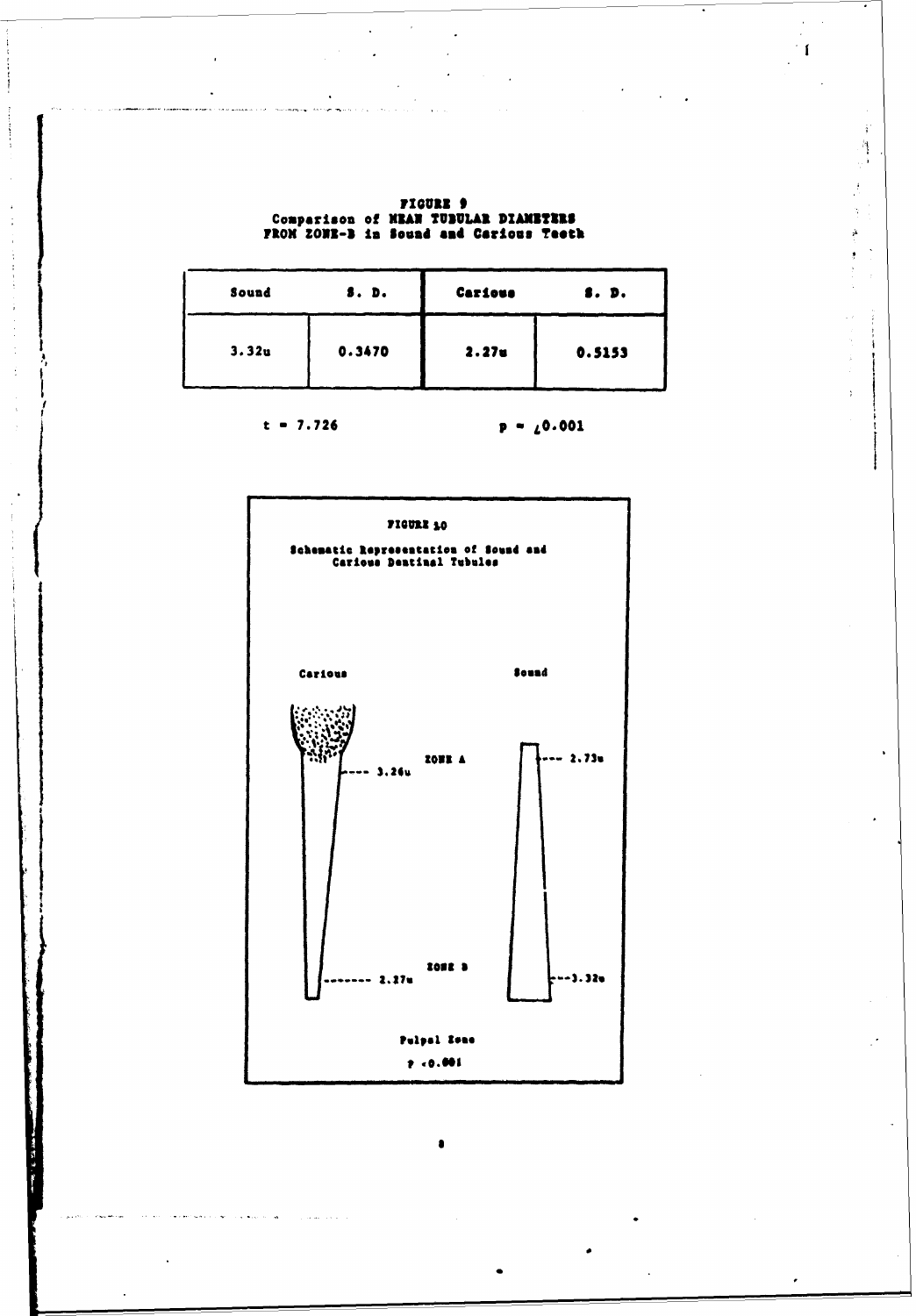cally demineralized zones below the bacterial gave the **appearance** of the pulp proper being found invading these tubules **was** there evidence of tubular and intertubular destruction.

**(b)** The 7one of Tertiary Dentin.

Serial sections from **53** carious teeth were The over-all microscopic **findings from** examined microscopically and the quality of the the specimens examined in **this** preliminary tertiary dentin was evaluated. Of the 53 **report were found to be favorable to the concept**<br>specimens 14 were assigned to class '1" of conservative treatment. The histomorphology specimens 14 were assigned to class '1" of conservative treatment. The histomorphology<br>(excellent quality); 4 specimens were placed in of softened dentin below the bacterial front was class **"2"** (good); **15** in class **"3"** (fair), and **18** found to be intact. Significant amounts of in class  $\frac{1}{4}$ " (poor). Two specimens formed no tertiary dentin. From the chart in figure 12 two carious lesions, and where it remained it can be seen that those classified as "fair" or compact, pulpal responses were found to be "poor" revealed extension of carious dentin, minimal. either into the tertiary dentin, or into the pulp. (figures 4A, 4B, **5, 6A,** 6B, and **6C).** Each of the three areas of contention

(c) The Pulp in Relation to Inflammatory Responses.

reactions were graded from the same specimens and sections in which the tertiary dentin had **A** review of the literature reveals that been evaluated. **Of** the **53** teeth examined, **22** within six to twelve months after conservative responses were in grade **"1"** (slight response); treatment has been rendered, softened, residual 11 were in grade  $"2"$  (moderate response); 8 were grade **"3"** (severe focal response); 12 young succedaneous dentitions **7 .** Eidelrnan, (Figure **13).** Grade **"3"** and **"4"** reactions uptake of phosphorus in this softened dentin (severe focal or severe diffuse) were seen only when necrotic dentin invaded the pulp. (Figures indirect pulp capping mentods. The micro-4B, **6A** and 6B). **If** there was a compact layer scopic findings in this study leave no reason to of tertiary dentin separating the necrotic tertiary believe that young adult dentitions respond any dentin from the pulp, the responses appeared to differently. Manifestations of **highly** significant be less intense (Figs. 4A, **5** and **6C).** tubular diameter reversals in the non-infected,

inflammatory responses to the quality of the closest to the tertiary dentin border. Sowden<sup>5</sup> tertiary dentin in the **53** specimens examined. It has reported that when calcium hydroxide will be noted that pulpal inflammatory responses was placed over residual carious dentin and in categories of  $\frac{1}{1}$  and "2" (slight and moderate) the cavity preparation sealed from the oral<br>were covered by tertiary dentin evaluated as **helicare in the environment**, "recalcification of caries" beg "excellent", "good" or "fair", while inflamma- "pulpally, progressing occlusally". This tory reactions graded as **"3"** or **"4"** (severe region of recalcification which he described, focal or severe diffuse) were covered **by** "poor" corresponds to zone B in the carious teeth of (class 4) tertiary dentin. This data suggests this study, (representing the area in which the that pulp protection **is** porvided **by** tertiary narrowed tubular diameters were located). dentin and that as its quality decreases, the It seems likely that these contricted dentinal protective potential is diminished and the canals may represent arrested or partiallyseverity of the inflammatory process increases. arrested caries in dentin; i. e. "sclerotic"

teeth with intact tertiary dentin were confined to dentin was present. In the absence of this the odontoblastic and sub-odontoblastic zones tissue, tubular constrictions were not found. immediately below the tertiary dentin underlying From these observations, the narrowing of carious lesions. These changes were reflected the tubular lumens and the production of<br>by a reduction in the number, size and morphol-<br>tertiary dentin, would seem to be functions by a reduction in the number, size and morphol-<br>ogy of the odontoblasts. Size and morphologic of protective pulpal mechanisms by which the ogy of the odontoblasts. Size and morphologic changes ranged from cuboidal, to flattened, elongated, spindle-shaped cell types. The latter were oriented with their long axes parallel to or impeded. the **edge** of the tertiary dentin resembling fiboroblasts more closely than odontoblasts. Tubular diameter reversals were the only However, evidence of recent odontogenic activity conspicuous histomorphological alterations noted **was** noted since pro-dentin formation **was** between the dentinal **canals** of non-infected, **observed in some of th, so specimens. The cariously softened dentin and those of sound cellrich sone was rarely seen in these areas** dentin. Thus the histologic intergrity of the

Carious dentinal tubules in the pathologi-<br>cally demineralized zones below the bacterial gave the appearance of the pulp proper being front were found to be morphologically intact butted **against** the tertiary dentin. Such changes were not observed in pulps from sound teeth.

### **Discussion**

of softened dentin below the bacterial front was

previously mentioned will be separately discussed<br>in the following papagrapsh.

The extent and intensity of inflammatory **The extent and intensity of Indirect Pulp-Capping**<br>
Sons were graded from the same specimens<br>
Techniques in Adult Dentitions".

were grade **"4"** (severe diffuse response). Finn and Koulourides 8 have reported an increased cariously demineralized dentinal zones were Figure 14 illustrates the relationship of the reported. The narrowest tubules were those environment, "recalcification of caries" began dentin. It should be noted that these tubular Other alterations in the pulps of those alterations were observed only when tertiary diffusion of irritating products coming from the carious infection were slowed down

**X..-**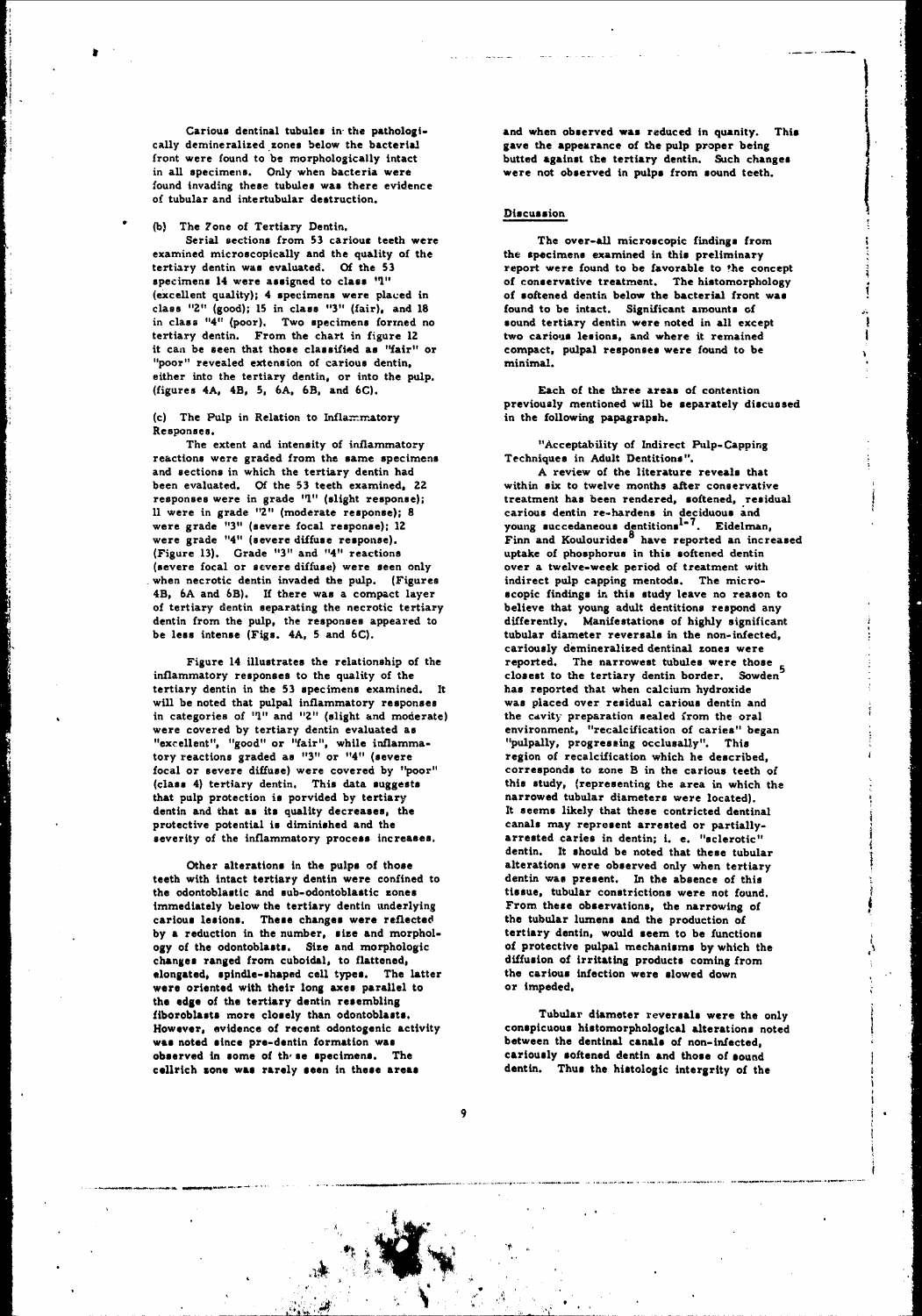

Figure **IlA.** Bacterial engorgement of dentinal tubules. Arrows indicate bulbous, funnel-shaped segment. (Original magnification - 1000X)

Figure 113. Cariously softened dentinal tubules below bacterial front from region of zone **A.** Arrows indicate width of dentinal tubules. (Original magnification - 1000X).

Figure **IiC.** Cariously softened dentinal tubules from region of zone B. Arrows indicate width of dentinal tubules. Note that tubular diameters are wider in above photomicrograph. Figures JIB and **11C** are from the same specimen and section. Pulp lies inferiorly to tubules in each picture. (Original magnification - IOOX).

 $\bullet$  +  $\cdot$ 

10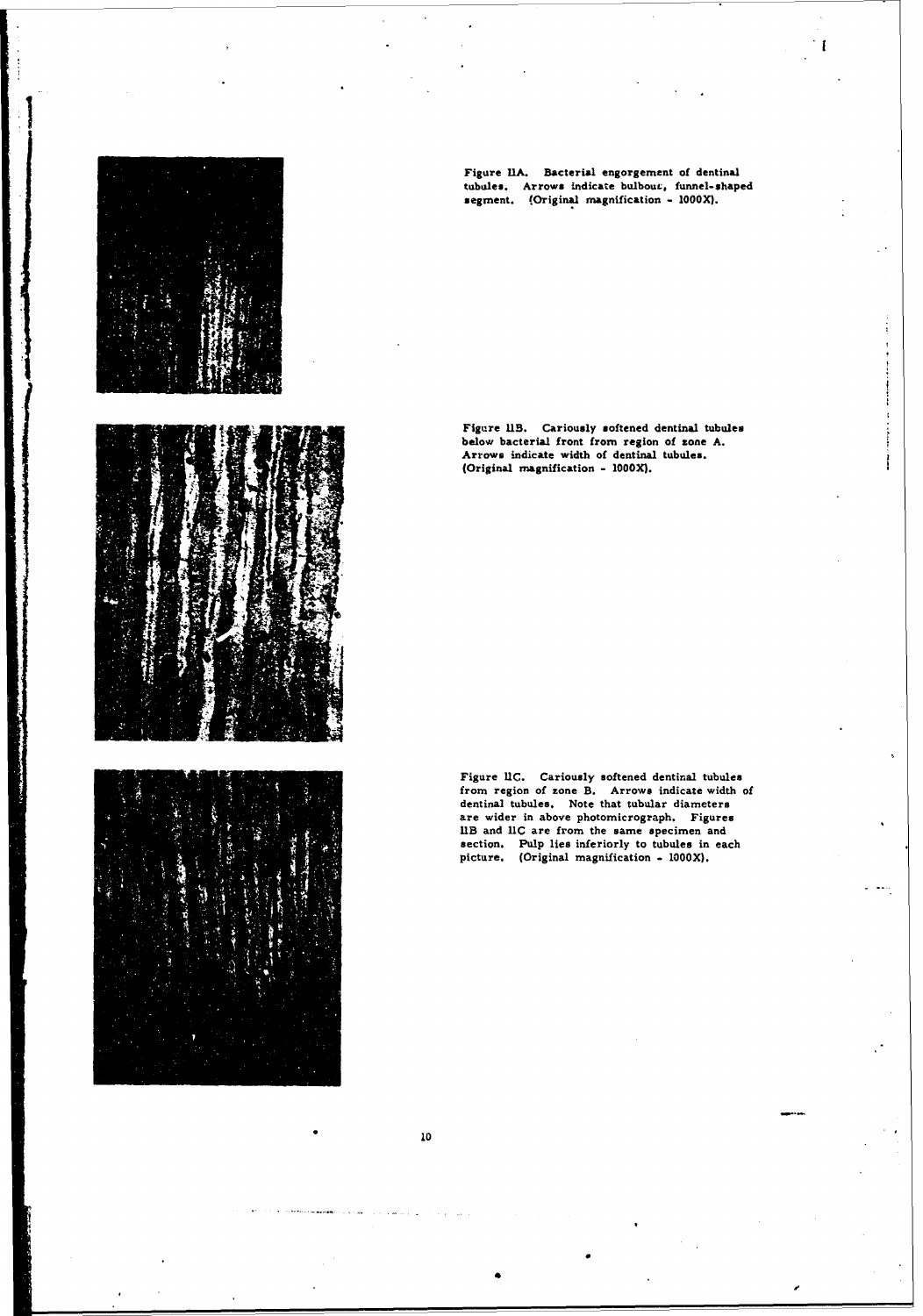*FlcURE* 12 PIGUÈE 12<br>QUALITT OF **TERTIART DENTIN**<br>QUALITT OF **TERTIART DENTIN** 

| Class                   | Definition                                                                                                             | <b>Number of Capes</b>  |
|-------------------------|------------------------------------------------------------------------------------------------------------------------|-------------------------|
| o                       | No tertiery dentin<br>formation                                                                                        | $\overline{\mathbf{z}}$ |
| ı                       | Excellent - compact<br>tertiary dentin in contact<br>with intact, nen-infected,<br>softened, primary dentin.           | 14                      |
| $\overline{\mathbf{z}}$ | Good - Compact tertiary<br>dentin a contact with<br>infected primary dentin.<br>May be some porosity<br>near junction. |                         |
| ı                       | $Tair - upper 1/2 of testary$<br>dentis contains cavitations:<br>lower 1/2 is compact.                                 | 15                      |
|                         | Poor - macrotic tertiary<br>dentin; open exposure of pulp.                                                             | 18                      |
| TOTAL                   |                                                                                                                        | 53                      |

١

**FIGURE 13 INTENSITY Of INFLANATORY** RESPONSE

| Degree       | Definition                                                                                                                                                                          | <b>Humber of Cases</b> |
|--------------|-------------------------------------------------------------------------------------------------------------------------------------------------------------------------------------|------------------------|
| 1st          | Slight response. Focal<br>hyperemia; focal aggregates<br>of acute or chronic<br>inflammatory cells; trans-<br>itional inflammation<br>(involving less than 1/2<br>major pulp area). | 22                     |
| 2nd          | Moderate - Diffuse acute<br>or chronic inflammatory<br>infiltrate (more than 1/2<br>major pulp area).                                                                               | 11                     |
| 3rd          | Savere focal response -<br>focal pulp abcess or granulation<br>tissue formation (less than<br>1/2 major pulp area).                                                                 | R                      |
| áth          | Severe diffuse response -<br>Diffuse pulp abcess or<br>abcesses or diffuse granulation<br>tissue formation (more than 1/2<br>major pulp area).                                      | 12                     |
| <b>TOTAL</b> |                                                                                                                                                                                     | 53                     |

 $\mathbf{n}$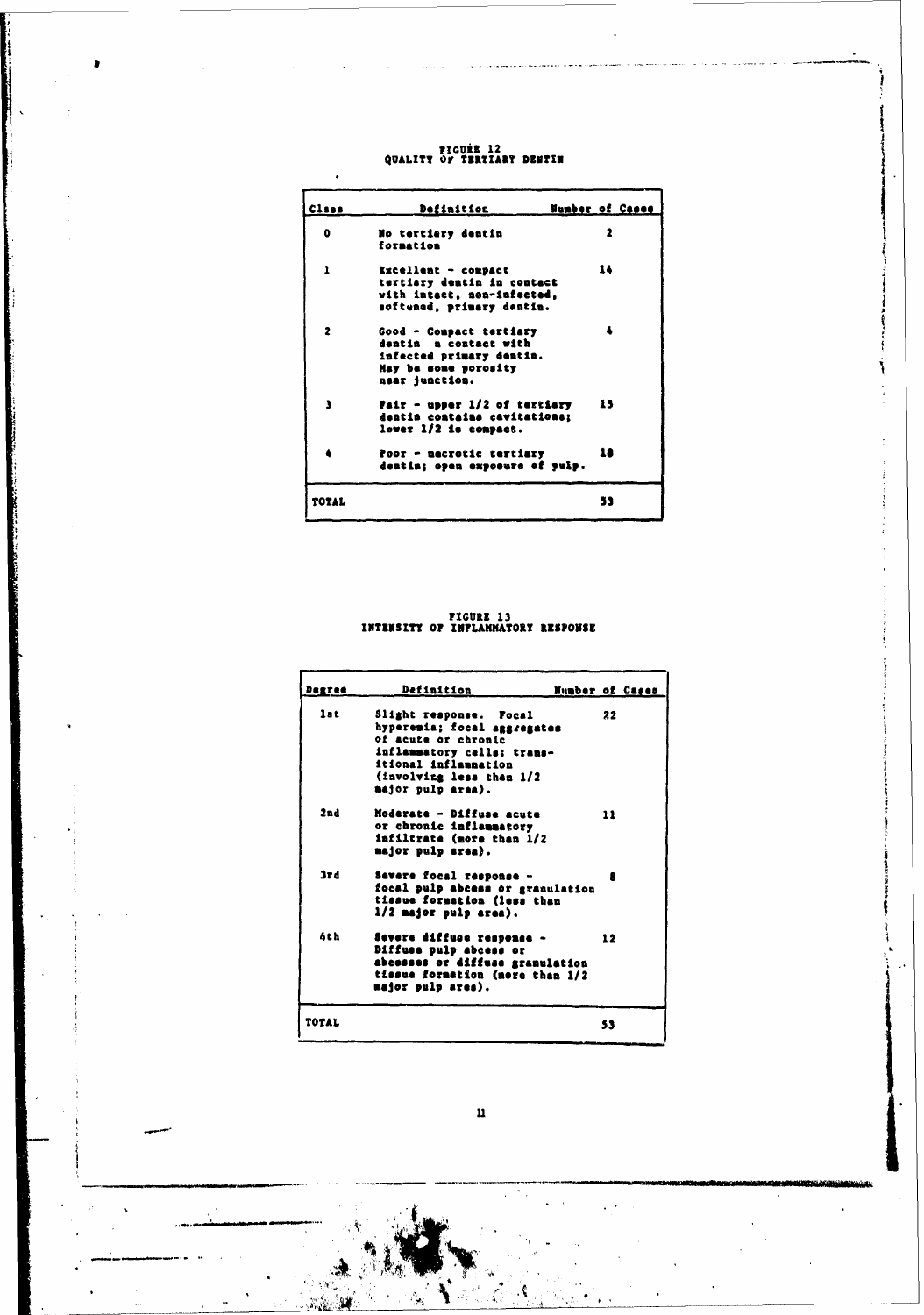## **FIGURE 14 - UILATIONSELP OF TERTIARY DENTIN<br>QUALITT TO THE DEGRES OF INFLAMMATORY REACTIONI**

**DEGREE OF INFLANATION** 

|                         | ¢ | 1  | 2 | 3 |    |
|-------------------------|---|----|---|---|----|
| 0                       |   | 1  |   | 1 |    |
| 1                       |   | 12 | 7 |   |    |
| $\overline{\mathbf{z}}$ |   |    |   |   |    |
| $\overline{\mathbf{3}}$ |   | s  |   | 1 |    |
|                         |   |    |   |   | 12 |

dentin matrix appeared to be maintained even the **F.D. I.** in Paris. it was reported, **by** two through its mineral content had been pathologi- separate teams of investigators working indepencally depleted. It seems then that a morpho-  $\det$  dently of each other<sup>10</sup>, that there was no evically depleted. It seems then that a morpho-<br>logic template of peritubular and intertubular dence of bacterial activity in cariously deminerdentinal matrix remains in this softened dentin, alized dentin which had been treated **by** conserwhich under favorable conditions, may serve as vative methods. Furthermore, bacterial a frame-work for its subsequest remineralization contamination was found to be no less in sound or re-hardening. Only when bacteria were dentin samples taken from the floors of ideal found to **be** present was there destruction and cavity preparations,prepared under ideal condiliquefaction of the softened dentin. Reports in tions, than from those carious samples taken ultra-structural studies, such as those of from the floors of indirect pulpcap cavity ultra-structural studies, such as those of Johansen<sup>2</sup>, support these observations. He found that matrix destruction was a late or final reached **by** these investigators were: stage in the break-down of dental tissue, so **(1)** If the debrided cavities are properly sealed that matrix morphology apparently was main- from the oral environment, there is no tained for sometime after the mineral had been destructive bacteriologic activity; removed. Thus, it would seem that reharden- (2) **If** bacteria are present, they are so few ing (or remineralization) of this cariously **as** to be ineffective; softened dentin is a distinct possibility in adult **(3)** There is no method of antisepsis which will dentitions **if** conditions are created which will adequately sterilize dentin--sound or leathery; arrest the infectious process. This being the nor is there a need for this. case, the complete removal of all cariously softened dentin would be an undersireable These investigators felt that the possibility

"The Significance of Bacteria Sealed Within remove all decay, than if this deep carious the Carious Dentin".<br>
dentin had been allowed to remain as a "nai

Since the philosophy of indirect pulp capping advocates only partial removal of carious dentin, the question arises as to the fate of the sealed-<br>in microorganisms. Reports by Aponte,<br>sented in this report regarding bacteriological in microorganisms. Reports by Aponte, Hartsook and Crowley<sup>2</sup>, King, Crawford and Lindahl<sup>3</sup> and Sarnat and Massler<sup>6</sup> have indicated Brenn methods showed either the complete what within deep carious sones bacteria are absence of bacteria, or that they were lim what within **deep** carious sones bacteria are absence of bacteria, or that they were limited to either absent or metabolically inactive. Further- the more superficial regions of the lesion. None either absent or metabolically inactive. Further-<br>more, King, Crawford and Lindahl<sup>3</sup> have report-<br>were detectable in zone B where the tubules had ed that the residual carious dentin in teeth **been** reported to be constricted. Only when<br>treated by these technics (indirect pulp capping) there was evidence of dentinal matrix destru is rendered sterile with either calcium hydroxide or zinc oxide and eugenol. At **a** panel Therefore, it would appear that debridement to discussion on indirect pulp-capping technics dry leathery dentin, the application of calcium presented **at** the XXVth World Dental Congress of hydroxide over the pulpal wall and the Insertion

preparations. The summary of conclusions

○ はない おいかん あんかん

C.

procedure. of pulpal contamination would be greater if the pulp was exposed in the attempt to completely dentin had been allowed to remain as a "natural" cap and the cavity properly restored.

> Hartsook and Crowley , King, Crawford and findings, selected sections stained **by** Brown and there was evidence of dentinal matrix destruction<br>were bacteria found in these deeper layers.

64. \*ff, . . . . . . . .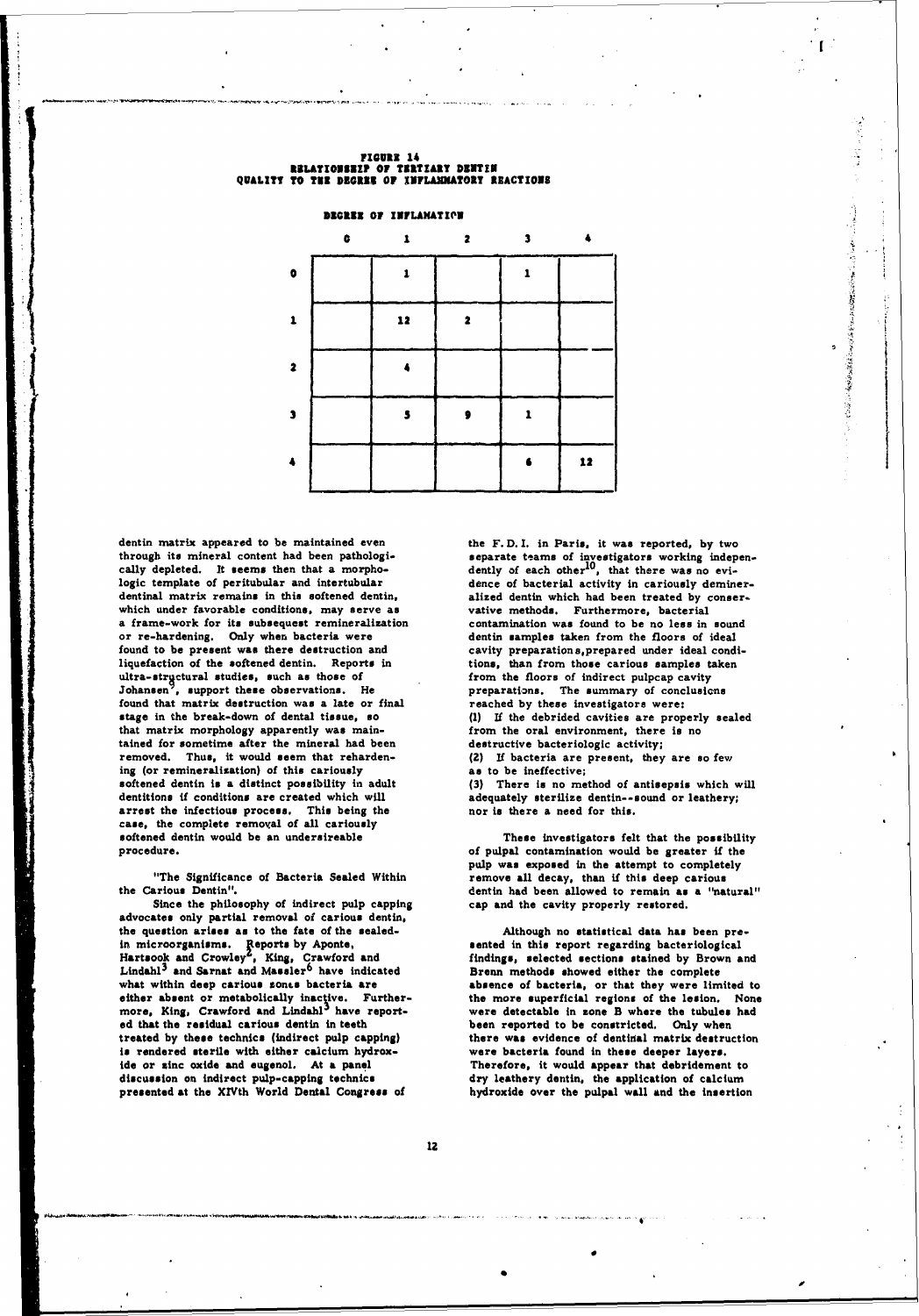of a temporary restoration with characteristics responses as being mediated in the same manner,

The third area of contention, the protective carious lesion. If, however, these irritants<br>potential of tertiary dentin and its relationship are impeded from reaching the pulp, the potential of tertiary dentin and its relationship are impeded from reaching the pulp, the to pulp inflammation, has been acclaimed by amount of chemical mediators liberated with to pulp inflammation, has been acclaimed **by** amount of chemical mediators liberated will **some and questioned** *by* **others. At the syrups- be slight or none at all, and the tissue** sium on indirect pulp-capping techniques responses therefore will not be as severe as the referred to previously, the protective value and size of the lesion might imply. Thus, if permeability of tertiary dentin was also dis-<br>tertiary dentin impedes toxic agents from cussed. Most of those on the panel felt it was reaching the pulp, fewer mediators will be not protective to the pulp because it did not halt released and the inflammation will be mild; the diffusion of experimentally induced irritants, whereas if tertiary dentin does not impede these The methods used to demonstrate this were additives such as radioactive isotopes, tritiated **As** has been shown, the inflammatory responses action of these materials on the tubular fluids, and the dentin. odontoblastic processes and ground substance of the pulp are not clearly understood. It would Inflammatory pulp responses in **33** out of seem that a more significant method of approach seem that a more significant method of approach 53 deep carious specimens were found to be would be to eliminate such exogenous techniques "mild" or "moderate". Reeves and Stanley and evaluate pulp reactions directly to carious cohen and Massler<sup>12</sup>. Kuwabara and Massler<sup>12</sup> and evaluate pulp reactions directly to carious lesions. By this method in this study, it became apparent that in **33** out of **53** specimens have reported similar conclusions in studies (figure 14), where the tertiary dentin was **of** pulp responses to extensive carious lesions. classed as "fair" or better, only low-grade to moderate inflammatory reactions were seen in The changes described in the odontoblasts the **pulp.** In the remaining **18** cases there was and in the sub-odontoblastic regions were complete break-down of the tertiary dentin, re- observed to be present in varying degrees in sulting in necrotic exposures. Thus, a direct most of the deep carious specimens examined. correlation was noted between the intensity of Similar observations have been described by<br>pulpal responses and the quality of the tertiary other pulp investigators<sup>16, 17, & 18</sup>. The pulpal responses and the quality of the tertiary dentin. Further evidence in support of this was evidence of continued pre-dentin formation seen<br>noted in a number of teeth in which one pulp in many of the sections from these specimens noted in a number of teeth in which one pulp in many of the sections from these specimens<br>horn was found to be necrotically exposed, while was considered to be indicative of the pulp's the opposite remained covered by compact tertiary dentin of class **"3"** quality. In such cases, grade **"3"** or "4" inflammatory reactions From the results of this preliminary study were observed beneath the exposed sites it appears that pulps in the deep, carious, (figures 4B, **6A** and 6B) while only slight to permanent dentitions of young adults (naval below the unexposed horn, (figures 4A and 6C). **The same favorable potential to a same favorable potential to be the same favorable potential treatment as** Such observations imply that a protective effect do the pulps **in** the dentitions of children. is provided to the pulp **by** intact tertiary dentin covering the unexposed horn. Apparently, the narrowed tubules and sound tertiary dentin Summary served as effective impediments to the diffusion of toxic materials from the overlying The results from a study of pulpal infection. Whenever tertiary dentin was found responses to indirect pulp-capping techni to be intact, of sound quality, and extended without pathologic interruption **across** the roof dentitions of young **naval recruits, revealed** of the pulp chamber, minimal responses were observed **regardless** of the **magnitude** of the

**the inflamnatory process and applies them to Junction; pulp reactions, the relationship between tertiary (2) The** presence **of bacteria sealed into the dentin and the** pulp **becomes more understandable, cavity preparation was not considered to be Inflammation, considered as a chamically** harmful to the pulp;<br> **Inflammatory responses below sound**<br>
of certain chemical substances (e.g. bradykinins, tertiary dentin in deep carious lesions were<br>  $\frac{1}{2}$ <br>  $\frac{1}{2}$ mediated **process**, is dependent upon the release **of certain chemical substances (e.g. bradykinins, tertiary dentin in deep carious leukotaxins, etc.)** from injured or irritated found to be mild to moderate; leukotaxins, etc.) from injured or irritated **tissues. The greater** in injury or irritation, **the greater will be the quantities of chemotactic From these results it was concluded that agents released, and the more intense** will **be tertiary dentin appears** to **provide effective the tissue responses. If one thinks of pulp protection to the pulp by impeding the diffusion**

S- - **..** \* **-. ,**

of sound marginal adaptation, would eliminate their severity should also be dependent upon the the possible problem of bacterial contamination, quantity of such chemical substances being released due to **toxic** irritants coming from the The methods used to demonstrate this were **the set is example to absolute** to the mediators based on pulp responses to artificial tracer will be released and the reactions will be severe. varied inversely with the quality of the tertiary

 $\mathbf{H}$ , Stanley and Swerdlow<sup>15</sup>,

was considered to be indicative of the pulp's continuing physiologic activity.

responses to indirect pulp-capping technics per-<br>formed in deep carious lesions in the

**clinical lesion. (1) Dentinal** tubules below the bacterial front **were found to be morphologically intact and If one adheres to the accepted concepts of narrowed** as **they approached the pulpo-dentinal**

.. ...\_\_\_ \_ \_ \_ \_ \_\_ \_ \_ \_ \_"\_ \_ \_ \_\_•\_ **\_\_t**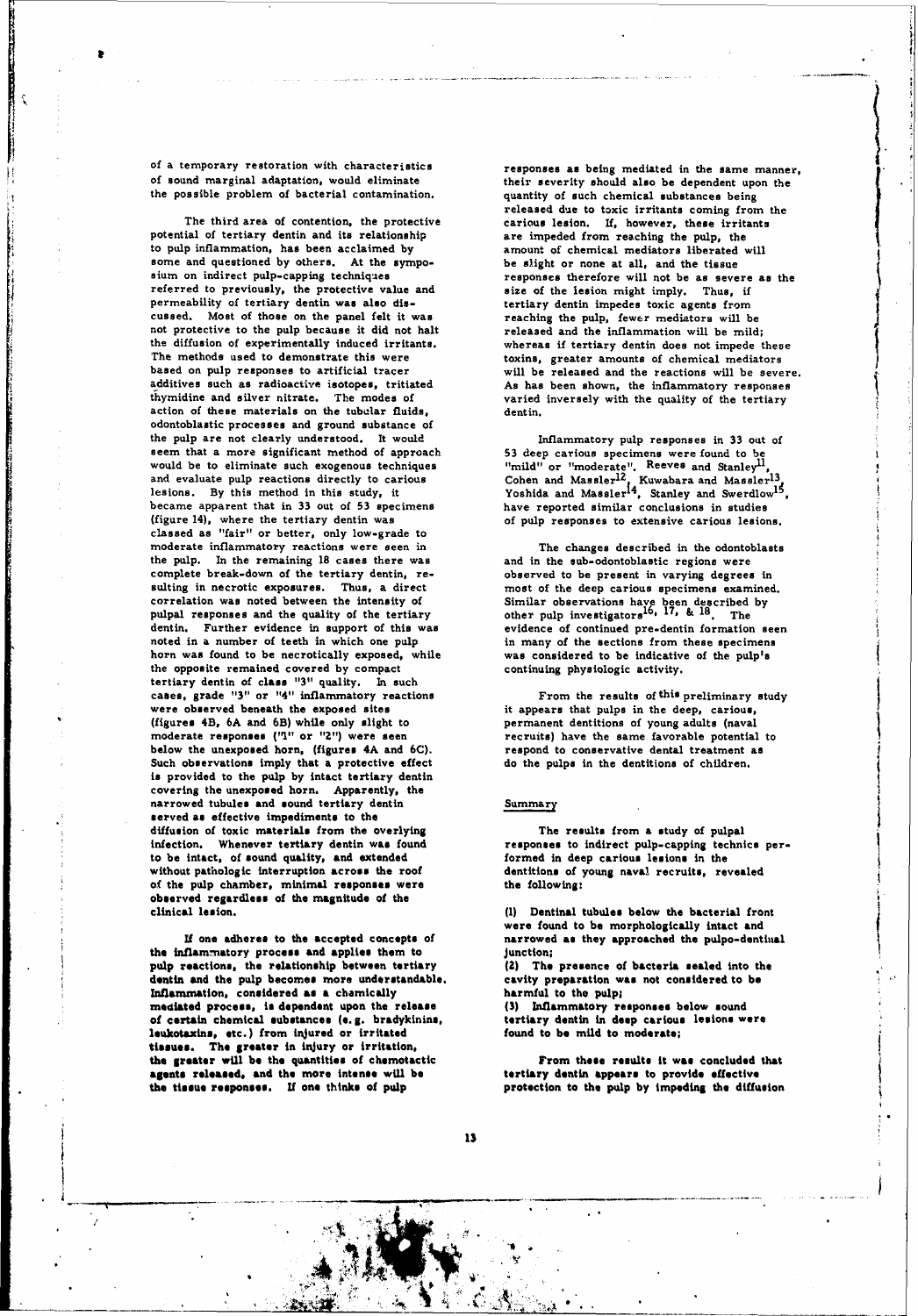of toxic products from carious infections, and ship of Bacterial Penetration and Pulpal that, as its quality diminishes, the intensity of Pathosis in Carious Teeth, Or. Surg., Or. inflammatory reactions increase. Therefore, it **Med.,** and Or. Path., **22:1159-1165, 1966.** is considered that pulps from deep carious dentitions of young adults may respond as 12. Cohen, **S.,** Massler, M., Pulpal Response favorably to conservative treatment methods as to Dental Caries in Human Primary Teeth, **J.** do pulps in the carious teeth of children, dent. Child, **130-139,** March **1967.**

The author wishes to express his gratitude **13.** Kuwabara, R. **K.,** Massler, M., Pulpal and appreciation to Captain **G.** H. Rovelstad, Reactions to Active and Arrested Carious **DC, USN** for his patient guidance in the pre- Lesions, **J.** dent. Child, 190-204, May **1966.** paration of this manuscript. Thanks is also expressed to C. W. Martin, DT/1, USN, 14. Yoshida, S., Massler, M., Pulpal histopathology technician at the Naval Dental Reactions to Dental Caries, **NYJD** 34: 215-225, Research Institute, for his assistance in the 1964. preperation of specimens for this investigation, all of which required special treatment pro- **15.** Stanley, H. R., Swerdlow, H., Biologic

### References

1. Kerkhove, B. E., Herman, S. E., Mc-Donald, **R. E.** Evaluation of Indirect **Pulp-** Preparation, **J.** Amer. dent. Ass., **56:** Capping Techniques; **J.** dent. Res. 43, **317, 1958.** supplement **5:808,** 1964 abstract.

M. **C.;** Indirect Pulp-Capping Success Verified, Surg., Or. Med. and Or. Path., **12:1235-1248, J.** dent. Child, May **1966. 1959.**

R. **L.,** Indirect Pulp-Capping; a Bacteriologic Cavity Preparation, Acta **Od.** Scan. **19: 397-** Study of Deep Carious Dentin in Human Teeth; 430, **1961.** Or. Surg., Or. Med., and Or. Path.. 20, **5:663-671, 1965.**

4. Barber, **D.,** Massler, M., Permeability of Active an Arrested **Carious** Lesions to **Dyes** and Radioactive Isotopes, **J.** dent Child, **1st** quarter 1964.

**5.** Sowden, **J.** R., **A** Preliminary Report on the Recalification of Carious Dentin, **J.** dent. Child, **23:187, 1956.**

**6.** Sarnat, **H., Massler, M., Microstructure of Active and Arrested** Dentinal **Caries, J.** dent. **Re.., 44, 6:** 1389-1401, **1965.**

**7. Hawes, R. R.,** Di Maggio, *3.,* **Sayegh,** F. Evaluation of Direct and Indirect Pulp Capping, **J. dent. Res, 43 Supplement, 5:808. 1964 abstract.**

**8. Eidelman, E., Finn, S. B., Koulourides, T. Reminerallaation** of **Carious Dentin Treated with Calcium Hydroxide,** *3,* **dent. Child, 4th quarter, 1965.**

**9. Johansen, E., Microstructure of Enamel and Dentin,** *J.* **dent. Res. 43, Supplement, 6:1007- 1020, 1964,**

**10. Panel Discussion: Indirect** Capping **and the Treatment of Deep Carious Lesions; XlVth World Dental Congress of the FDI; Paris, 1967.**

**11. Reeves, R.. &anley, H. R., The Relation-**

**.** [I.e., *I.e., <i>I.e.*, *I.e., I.e., <i>I.e.*, *I.e.*, *I.e.*, *I.e.*, *I.e.*, *I.e.*, *I.e.*, *I.e.*, *I.e.*, *I.e.*, *I.e.*, *I.e.*, *I.e.*, *I.e., <i>I.e.*, *I.e.*, *I.e.*, *I.e.*, *I.e.*, *I.e.*, *I.e., <i>I.e.*, *I.e.*,

cedures. Effects of Various Cutting Methode In Cavity Preparation, **J.** Amer. dent. Ass., **61:** 450, **1960.**

**16.** Swerdlow, H., Stanley, H. R., Reaction

**17.** Langeland, K., Histologic Evaluation of 2. Aponte, **A.** *J.,* Hartsook, **J. T.,** Crowley, Pulp Reactions to Operative Procedures, Or.

**3.** King. **J.** B. Jr., Crawford, **J.** *3.,* Lindahl, **18.** Langeland, K., Tissue Changes Incident to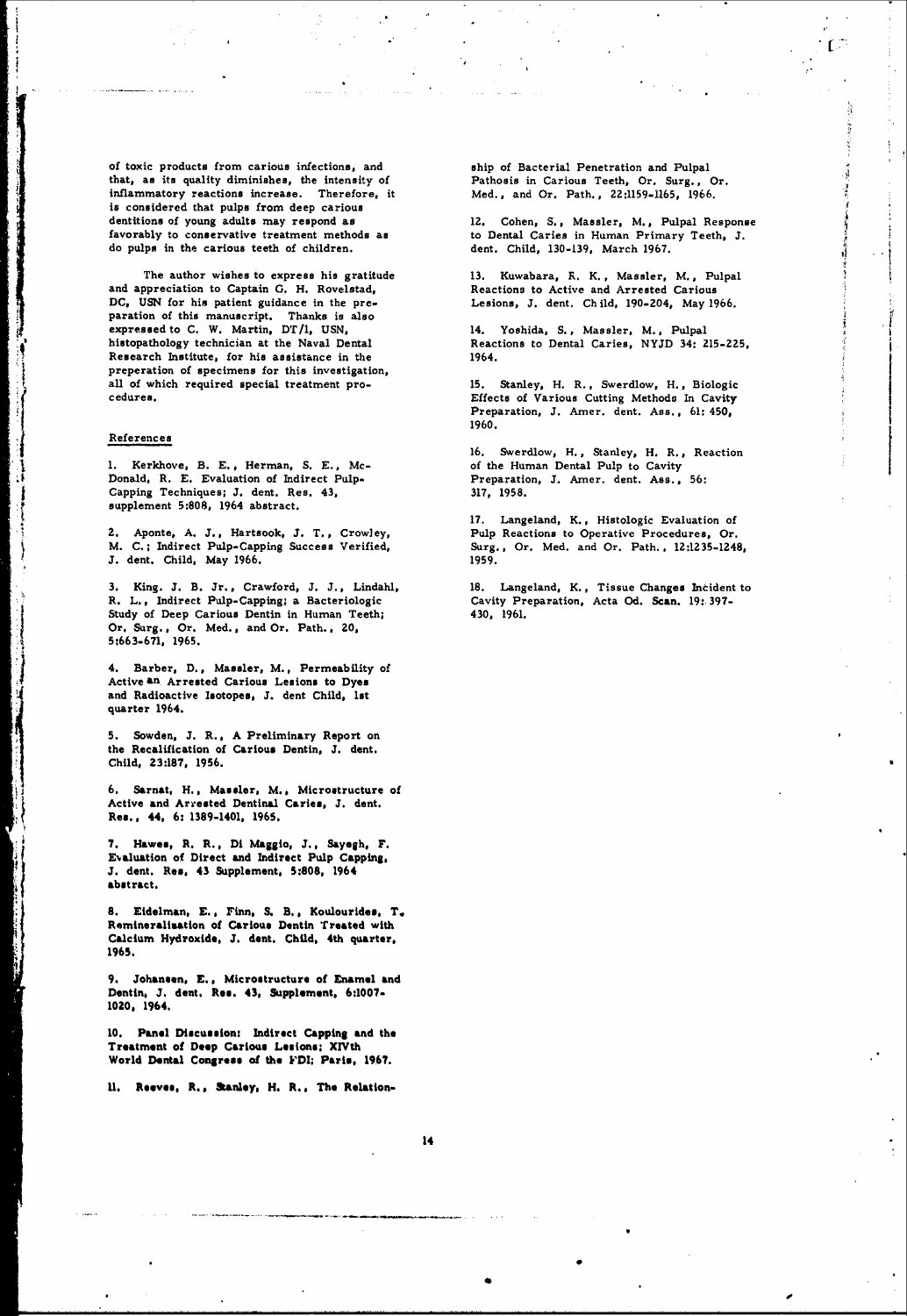| $\epsilon$                                                                                                                               |                                                                                                                                                                                                                                                                                                                                                                                                                                                                                                                                                                                                          |
|------------------------------------------------------------------------------------------------------------------------------------------|----------------------------------------------------------------------------------------------------------------------------------------------------------------------------------------------------------------------------------------------------------------------------------------------------------------------------------------------------------------------------------------------------------------------------------------------------------------------------------------------------------------------------------------------------------------------------------------------------------|
| UNCLASSIFIED<br>Security Classification                                                                                                  |                                                                                                                                                                                                                                                                                                                                                                                                                                                                                                                                                                                                          |
|                                                                                                                                          | DOCUMENT CONTROL DATA - R & D<br>(Security classification of title, body of abstract and indexing annotation must be entered when the overall report is classified)                                                                                                                                                                                                                                                                                                                                                                                                                                      |
| 1. ORIGINATING ACTIVITY (Corporate author)<br>Naval Dental Research Institute<br>Naval Training Center<br>Great Lakes, Illinois<br>60088 | 20. REPORT SECURITY CLASSIFICATION<br>Unclassified<br>2b. GROUP                                                                                                                                                                                                                                                                                                                                                                                                                                                                                                                                          |
| 3. REPORT TITLE<br>Pulp-Capping Procedures in Adults                                                                                     | Histopathologic Response of the Human Dental Pulp to Indirect                                                                                                                                                                                                                                                                                                                                                                                                                                                                                                                                            |
| 4. DESCRIPTIVE NOTES (Type of roport and inclusive dates)<br>Progress Report<br>5. AUTHOR(S) (First name, middle initial, last name)     |                                                                                                                                                                                                                                                                                                                                                                                                                                                                                                                                                                                                          |
| Seymour Hoffman, Captain, DC, USN                                                                                                        |                                                                                                                                                                                                                                                                                                                                                                                                                                                                                                                                                                                                          |
| <b>6. REPORT DATE</b>                                                                                                                    | <b>78. TOTAL NO. OF PAGES</b><br>7b. NO. OF REFS                                                                                                                                                                                                                                                                                                                                                                                                                                                                                                                                                         |
| 26 June 1968<br>88. CONTRACT OR GRANT NO.                                                                                                | 18<br>15<br>98. ORIGINATOR'S REPORT NUMBER(S)                                                                                                                                                                                                                                                                                                                                                                                                                                                                                                                                                            |
| <b>b. PROJECT NO.</b><br>MR005.19 6041                                                                                                   | NDRI 68-02                                                                                                                                                                                                                                                                                                                                                                                                                                                                                                                                                                                               |
| c.<br>d.                                                                                                                                 | 9b. OTHER REPORT NO(5) (Any other numbers that may be assigned<br>this report)                                                                                                                                                                                                                                                                                                                                                                                                                                                                                                                           |
| 10. DISTRIBUTION STATEMENT                                                                                                               |                                                                                                                                                                                                                                                                                                                                                                                                                                                                                                                                                                                                          |
| <b>11. SUPPLEMENTARY NOTES</b>                                                                                                           | 12. SPONSORING MILITARY ACTIVITY<br>Bureau of Medicine and Surgery<br>Navy Department<br>20390<br>Washington, D. C.                                                                                                                                                                                                                                                                                                                                                                                                                                                                                      |
| 13. ABSTRACT<br>to moderate.                                                                                                             | The results from a study of pulpal responses to indirect pulp-<br>capping technics performed in deep carious lesions in the dentitions<br>narrowed as they approached the pulpo-dentinal junction; (2) The<br>presence of bacteria sealed into the cavity preparation was not con-<br>sidered to be harmful to the pulp; (3) Inflammatory responses below<br>sound tertiary dentin in deep carious lesions were found to be mild                                                                                                                                                                         |
| methods as do pulps in the carious teeth of children.<br>(PAGE 1)<br>$D$ . They set $1473$                                               | of young naval recruits revealed the following: (1) Dentinal tubules<br>below the bacterial front were found to be morphologically intact and<br>From these results it was concluded that tertiary dentin appears<br>to provide effective protection to the pulp by impeding the diffusion<br>of toxic products from carious infections, and that, as its quality<br>diminishes, the intensity of inflammatory reactions increase.<br>re-<br>The<br>fore, it is considered that pulps from deep carious dentitions of<br>young adults may respond as favorably to conservative treatment<br>UNCLASSIFIED |

医无异性痉挛 医大

 $\frac{1}{2}$ 

 $\label{eq:1} \frac{1}{\sqrt{2\pi}}\int_{0}^{\pi} \frac{1}{\sqrt{2\pi}}\left(\frac{1}{\sqrt{2\pi}}\right)^{2\pi} \frac{1}{\sqrt{2\pi}}\int_{0}^{\pi} \frac{1}{\sqrt{2\pi}}\left(\frac{1}{\sqrt{2\pi}}\right)^{2\pi} \frac{1}{\sqrt{2\pi}}\frac{1}{\sqrt{2\pi}}\int_{0}^{\pi} \frac{1}{\sqrt{2\pi}}\frac{1}{\sqrt{2\pi}}\frac{1}{\sqrt{2\pi}}\frac{1}{\sqrt{2\pi}}\frac{1}{\sqrt{2\pi}}\frac{1}{\sqrt{2\$ 医生态 医法学家治学学家 医产尿 人

 $\frac{1}{2}$ 

 $\ddot{\phantom{a}}$ 

医小体的 医无间隙的 医白

 $\frac{1}{\sqrt{2}}$